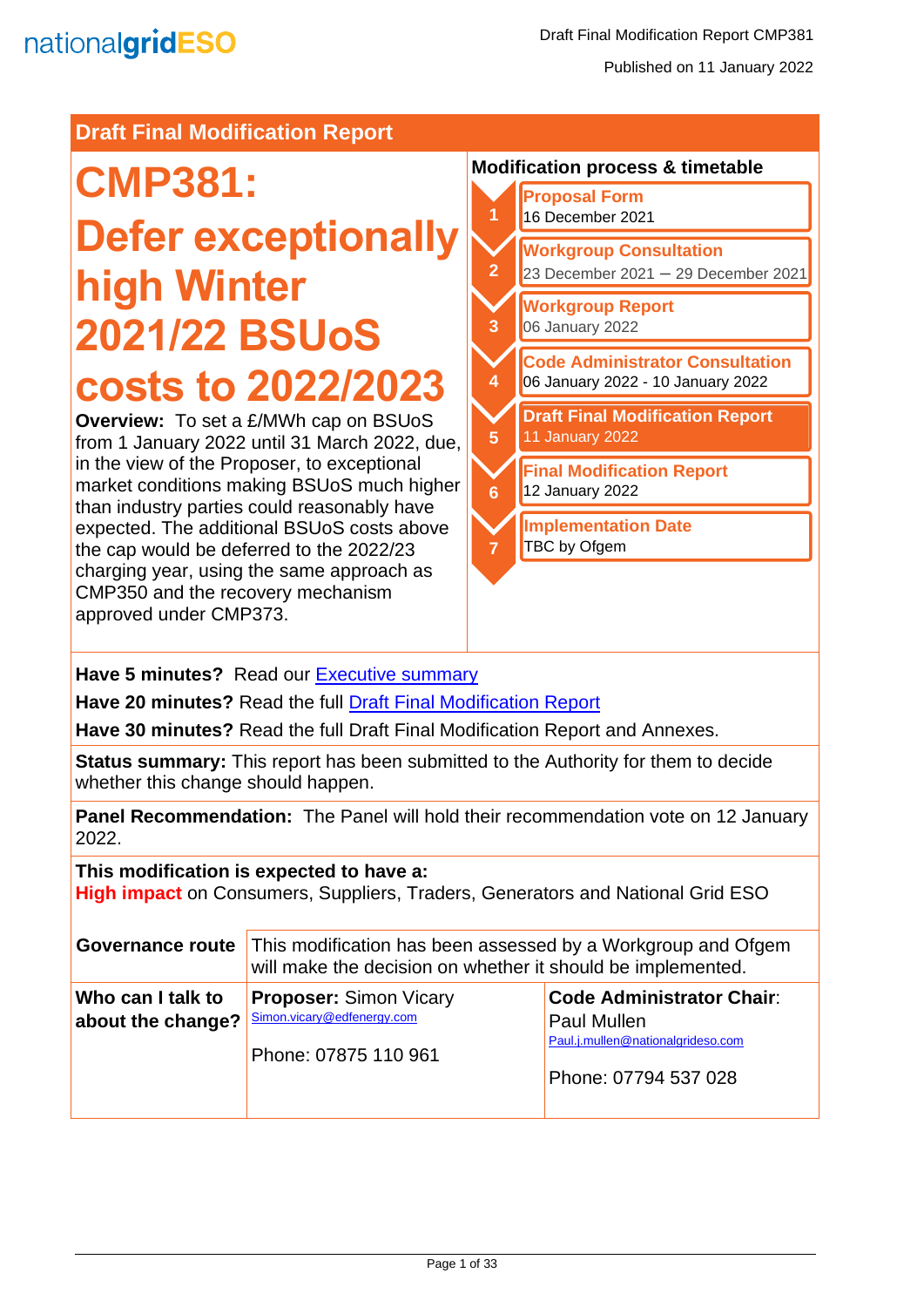## nationalgridESO

### <span id="page-1-0"></span>**Contents**

| Proposer's assessment against CUSC Charging Objectives 19 |
|-----------------------------------------------------------|
|                                                           |
|                                                           |
|                                                           |
|                                                           |
|                                                           |
|                                                           |
|                                                           |
|                                                           |
|                                                           |
|                                                           |
|                                                           |
|                                                           |
|                                                           |
|                                                           |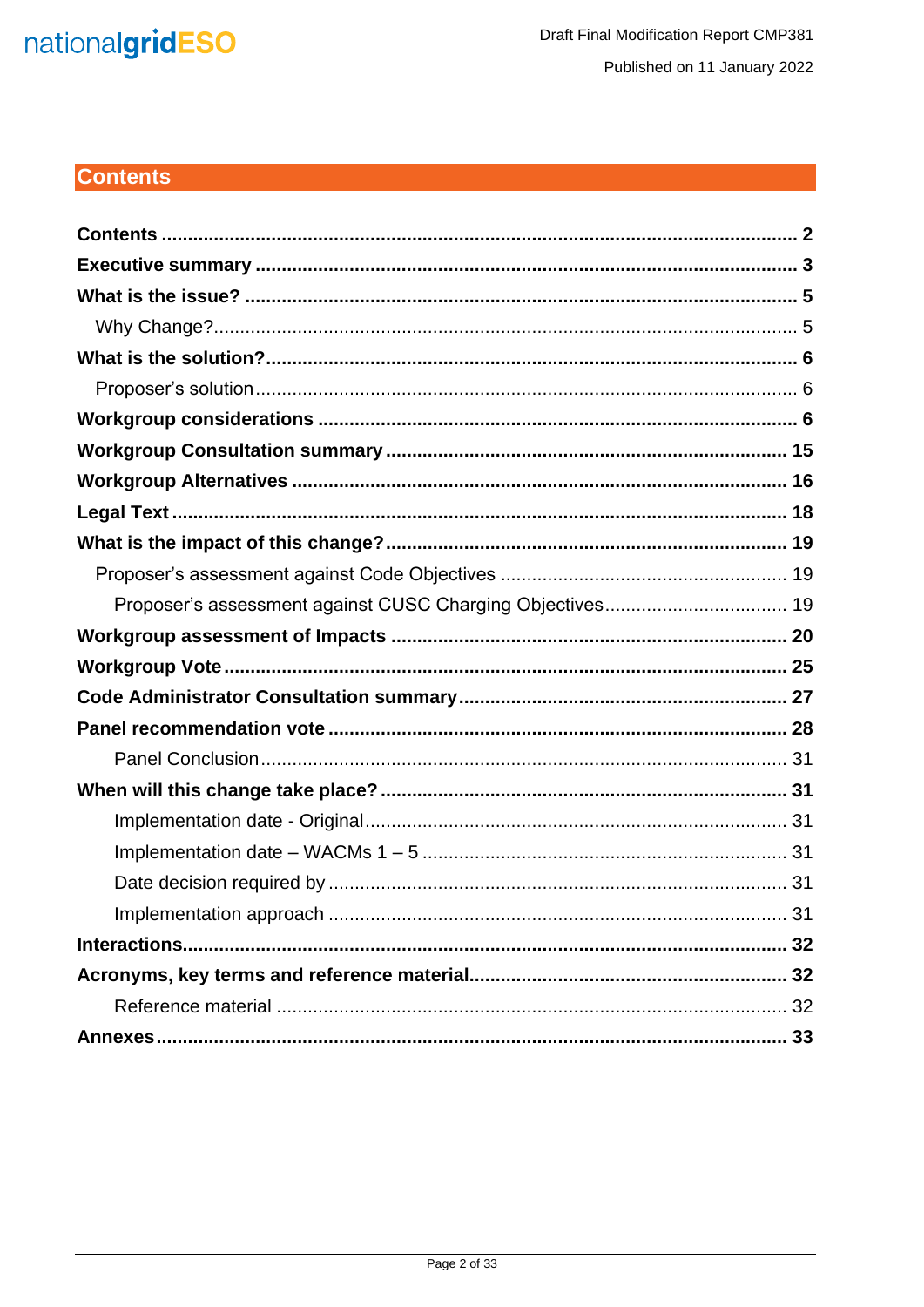

#### <span id="page-2-0"></span>**Executive summary**

This modification seeks to set a £/MWh cap on BSUoS from 1 January 2022 until 31 March 2022, due, in the view of the Proposer, to exceptional market conditions making BSUoS much higher than industry parties could reasonably have expected. The additional BSUoS costs above the cap would be deferred to the 2022/23 charging year, using the same approach as CMP350 and the recovery mechanism approved under [CMP373.](https://www.nationalgrideso.com/document/192426/download)

#### **What is the issue?**

The Proposer argues that as a result of exceptional market conditions, BSUoS costs are significantly higher than ESO forecasts so far this winter. The Proposer adds that consumers and industry parties could not have reasonably expected or budgeted for these higher costs.

The Proposer's analysis shows this will continue throughout Q1 2022 leading to more risk of supplier failures and increased pressure on Generators. Therefore, they propose the reintroduction of a BSUoS cap, using a similar mechanism to that previously approved under [CMP345](https://www.nationalgrideso.com/document/171941/download)<sup>1</sup> and [CMP350](https://www.nationalgrideso.com/document/174821/download)<sup>2</sup>.

#### **What is the solution and when will it come into effect?**

- **Set a £10/MWh cap on BSUoS from 1 January 2022 until 31 March 2022**.
- **Defer the additional BSUoS costs above the cap to the 2022/23 charging year**, using a similar mechanism approved under CMP345 and CMP350.
- **Recover the additional BSUoS costs above the cap from 1 April 2022 (based on forecast if actuals are not available)**
- **Recover an identical amount per day that is allocated to Settlement Periods on a chargeable volume weighted basis.** This is in line with the approach used for CMP373.
- **Limit the BSUoS costs that could be deferred to £300m. There will be a weekly report of the percentage utilisation of the deferred amount, moving to daily reporting when 60% of total support has been used.**

**Implementation date:** Specified by Ofgem - Proposer has sought for this to be effective from the 1<sup>st</sup> Settlement Period on 1 January 2022

#### **Summary of potential alternative solution(s) and implementation date(s):**

The table below sets out the other solutions developed by the Workgroup. These build on the CMP381 Original by varying either the BSUoS price cap, the effective date of the BSUoS price cap and/or the limit the BSUoS costs that could be deferred**.** For completeness, we have shown how these other solutions compare with CMP381 Original:

<sup>1</sup> CMP345 Workgroup Alternative CUSC Modification 2 was approved on 23 June 2020 – this applied a cap of £15/MWh to Supplier and Generator BSUoS charges until 31 August 2020

<sup>2</sup> CMP350 Workgroup Alternative CUSC Modification 6 as approved on 13 August 2020, which further reduced the cap to £10/MWh and extended it until 25 October 2020, introducing a limit of £100m for the amount of deferred BSUoS charges.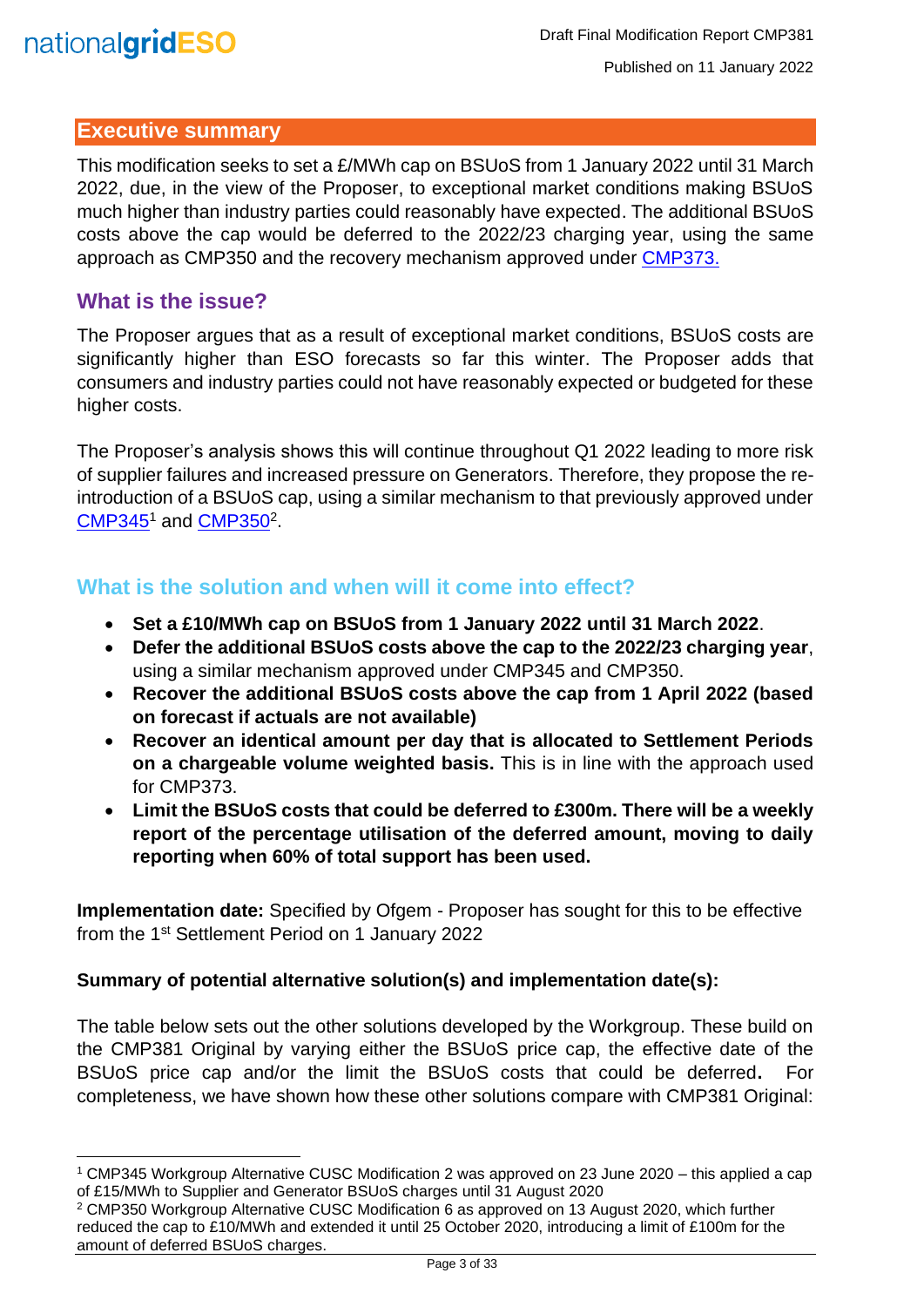

Published on 11 January 2022

| <b>Other Solutions</b> | <b>Limit for the</b><br>amount of<br>deferred BSUoS<br><b>Costs</b> | <b>BSUoS</b><br><b>Price Cap</b> | <b>Effective Date</b>                                                      |
|------------------------|---------------------------------------------------------------------|----------------------------------|----------------------------------------------------------------------------|
| <b>CMP381 Original</b> | £300m                                                               | £10/MWh                          | From 1 January 2022 to 31<br><b>March 2022</b>                             |
| WACM1                  | £300m                                                               | £10/MWh                          | From Ofgem<br>Implementation Date to 31<br><b>March 2022</b>               |
| <b>WACM2</b>           | £200m                                                               | £10/MWh                          | <b>From Ofgem</b><br><b>Implementation Date to 31</b><br><b>March 2022</b> |
| WACM3                  | £200m                                                               | £15/MWh                          | From Ofgem<br>Implementation Date to 31<br><b>March 2022</b>               |
| <b>WACM4</b>           | £200m                                                               | £20/MWh                          | <b>From Ofgem</b><br><b>Implementation Date to 31</b><br><b>March 2022</b> |
| WACM5                  | £200m                                                               | £50/MWh                          | From Ofgem<br>Implementation Date to 31<br><b>March 2022</b>               |

**Workgroup conclusions:** The Workgroup concluded by majority that the Original and WACMs 1 – 5 inclusive better facilitated the Applicable Objectives than the Baseline.

#### **What is the impact if this change is made?**

- Implementing CMP381 could reduce the risk of supplier failures or address potential security of supply issues.
- Impacts on consumers in the future and the ESO, in terms of how they can finance any cost deferment, need to be taken into account. Impacts are explored in detail in the Workgroup assessment of impacts section.

#### **Interactions**

This modification has no interactions with other modifications, other codes/standards, or other industry-wide work. This a short-term solution to address the current exceptional market conditions and does not impact, nor overlap with, the other BSUoS modifications [\(CMP308](https://www.nationalgrideso.com/industry-information/codes/connection-and-use-system-code-cusc-old/modifications/cmp308-removal)<sup>3</sup> and [CMP361 and CMP362\)](https://www.nationalgrideso.com/industry-information/codes/connection-and-use-system-code-cusc-old/modifications/cmp361-cmp362) which seek to deliver an enduring framework for BSUoS from April 2023.

This modification has no interactions with EBR<sup>4</sup> Article 18 Terms and Conditions.

<sup>&</sup>lt;sup>3</sup> A respondent to the Workgroup Consultation asked Ofgem to urgently decide on CMP308 and for Implementation to be earlier than 1 April 2023

<sup>4</sup> If your modification amends any of the clauses mapped out in Exhibit Y to the CUSC, it will change the Terms & Conditions relating to Balancing Service Providers. The modification will need to follow the process set out in Article 18 of the European Electricity Balancing Guideline (EBR – EU Regulation 2017/2195) – the main aspect of this is that the modification will need to be consulted on for 1 month in the Code Administrator Consultation phase. N.B. This will also satisfy the requirements of the NCER process.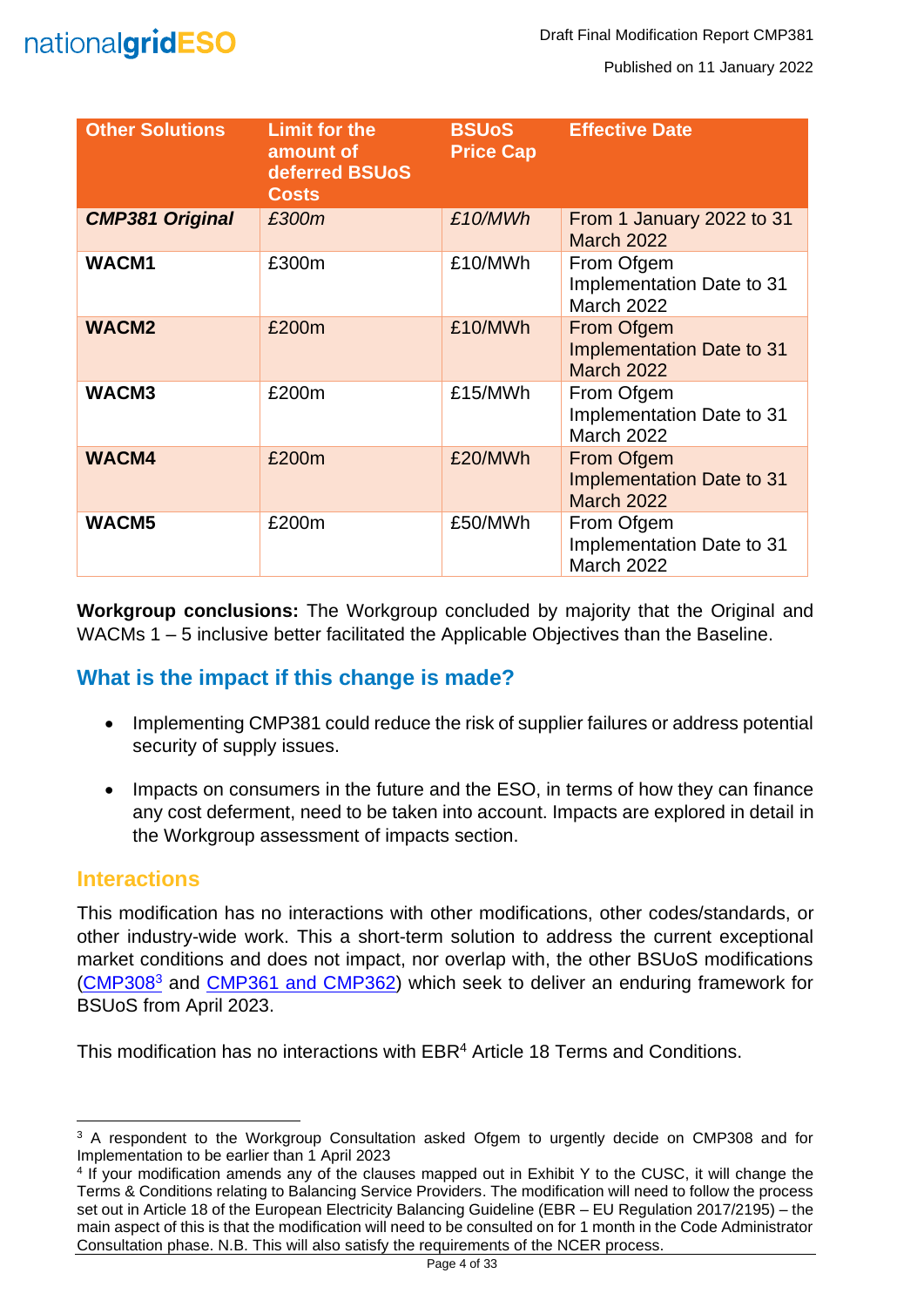

#### <span id="page-4-1"></span>**What is the issue?**

<span id="page-4-0"></span>The Proposer argues that as a result of exceptional market conditions, BSUoS costs are significantly higher than ESO forecasts so far this winter. The Proposer adds that consumers and industry parties could not have reasonably expected or budgeted for these higher costs.

The Proposer's analysis shows this will continue throughout Q1 2022 and believes this will lead to more risk of supplier failures and increased pressure on Generators. Therefore they propose the re-introduction of a BSUoS cap, using a similar mechanism to that previously approved under CMP345 and CMP350.

#### <span id="page-4-2"></span>**Why Change?**

The bulk of BSUoS cost is from the ESO accepting 'bid' and 'offer' actions in the Balancing Mechanism and these have both risen significantly as wholesale costs have risen.

The chart below shows the recent variance to the ESO BSUoS forecast, with the outturn being £625m higher across the last 4 months. This was based on the 12 November 2021 forecast; however there was a revised forecast on 14 December 2021<sup>5</sup>, which shows an increase in the forecasted BSUoS rates. This has been overlaid in chart below.



#### **Figure 1**

The Proposer's analysis demonstrates that the latest ESO BSUoS forecast will be inaccurate to a similar degree and that as a result both industry and consumers will not be prepared, or able to tolerate the actual extreme prices that will outturn next year. In their

<sup>5</sup> ESO also published commentary stating, "From January 2022 uplifts have been applied to Operating Reserve, Constraints, Negative Reserve, Fast Reserve, Other Reserve, and Black Start cost as a result of observed trends." (Source - [https://data.nationalgrideso.com/backend/dataset/6294557e-6354-4ba8-a291-](https://data.nationalgrideso.com/backend/dataset/6294557e-6354-4ba8-a291-71683eccd71a/resource/034d455c-2ac8-4d85-8b8b-4009a5329ae8/download/bsuos-forecast-explainer-21.12.14.pdf) [71683eccd71a/resource/034d455c-2ac8-4d85-8b8b-4009a5329ae8/download/bsuos-forecast-explainer-](https://data.nationalgrideso.com/backend/dataset/6294557e-6354-4ba8-a291-71683eccd71a/resource/034d455c-2ac8-4d85-8b8b-4009a5329ae8/download/bsuos-forecast-explainer-21.12.14.pdf)[21.12.14.pdf\)](https://data.nationalgrideso.com/backend/dataset/6294557e-6354-4ba8-a291-71683eccd71a/resource/034d455c-2ac8-4d85-8b8b-4009a5329ae8/download/bsuos-forecast-explainer-21.12.14.pdf).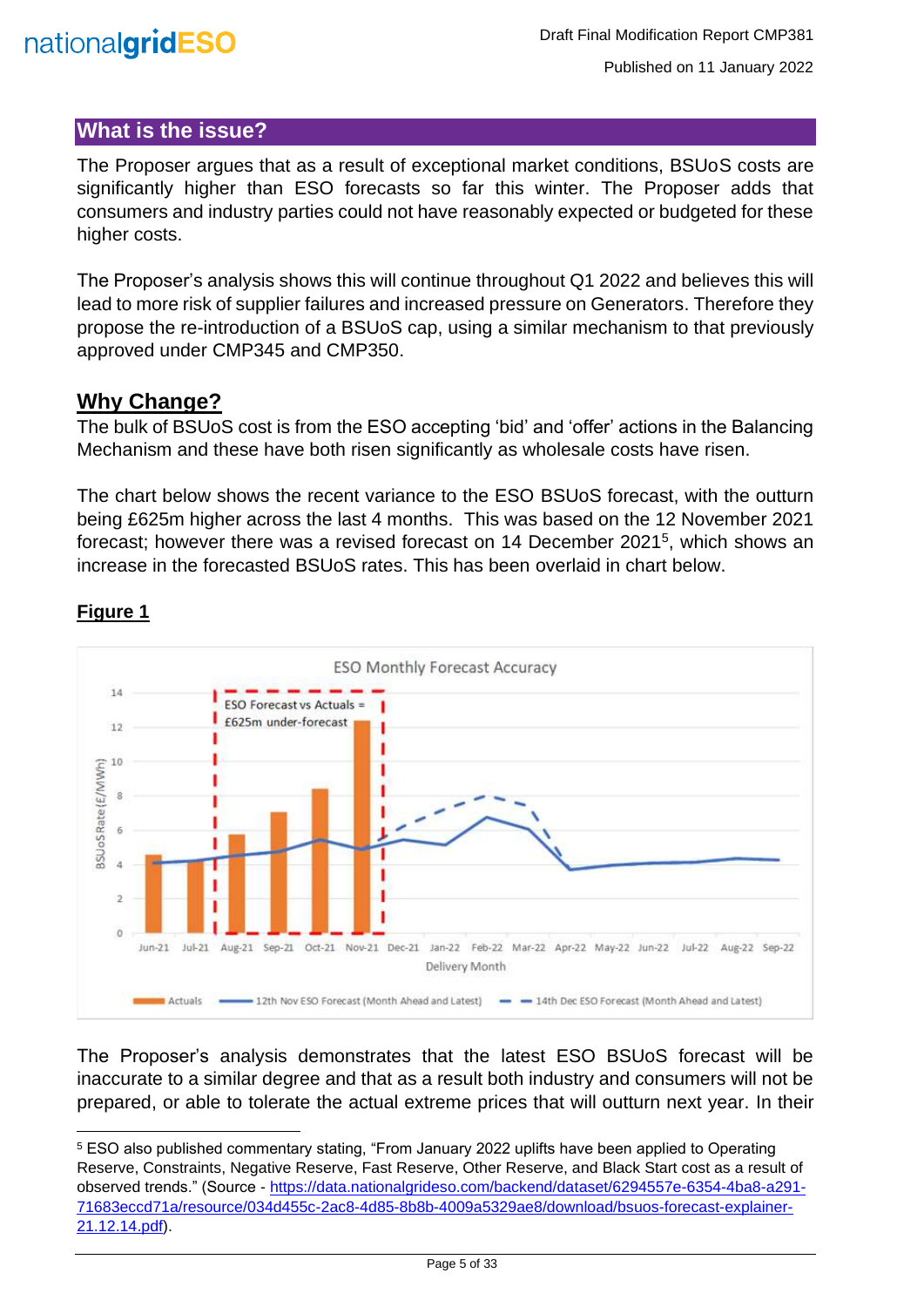view, it is absolutely critical to protect consumers, and prevent further insolvency contagion to suppliers and generators, that a half-hourly £10/MWh cap should be put in place.

The Proposer argues that CMP381 is consistent with the mechanism approved under CMP345 and CMP350 to protect against extreme BSUoS costs in 2020 due to COVID and states that if action is not taken, the consequences for the stability of the UK energy industry could be devastating.

#### <span id="page-5-0"></span>**What is the solution?**

#### <span id="page-5-1"></span>**Proposer's solution**

- **Set a £10/MWh cap on BSUoS from 1st January 2022 until 31st March 2022**.
- **Defer the BSUoS costs above the cap to the 2022/23 charging year**, using a similar mechanism approved under CMP345 and CMP350.
- **Recover the additional BSUoS costs above the cap from 1 April 2022 (based on forecast if actuals are not available)**
- **Recover an identical amount per day that is allocated to Settlement Periods on a chargeable volume weighted basis.** This is in line with the approach used for CMP373.
- **Limit the BSUoS costs that could be deferred to £300m. There will be a weekly report of the percentage utilisation of the deferred amount, moving to daily reporting when 60% of total support has been used.**

#### <span id="page-5-2"></span>**Workgroup considerations**

The Workgroup convened two times to discuss the perceived issue, detail the scope of the proposed defect, devise potential solutions, and assess the proposal in terms of the Applicable Code Objectives.

#### **Consideration of the Proposer's solution**

In Ofgem's decision letter to approve Urgent treatment of CMP381, they noted that this proposal has identified a current issue regarding the differences between forecasted BSUoS costs and outturn costs, and recognise that these differences may impact market participants. They also recognised that there is a case that these costs are exceptional and/or reasonably unforeseeable, compared to the levels previously forecasted. However, they specifically asked that the Workgroup form a view on whether BSUoS costs of these levels are exceptional, or otherwise part of enduring market conditions.

The Workgroup discussed this, and many Workgroup Members referred to the recent oil and gas prices driving up wholesale prices and consequential Supplier failures as exceptional (see Annex 5) rather than normal market conditions. One Workgroup Member concluded that from the distribution covering September – November 2021, BSUoS costs are out-turning higher than £10/MWh considerably more than they were in previous periods and in their opinion, this shows that that BSUoS above £10/MWh can be regarded as exceptional.

Some Workgroup Members argued that no parties could have been reasonably expected to account for BSUoS costs at the current levels, when prudently hedging their Q1 2022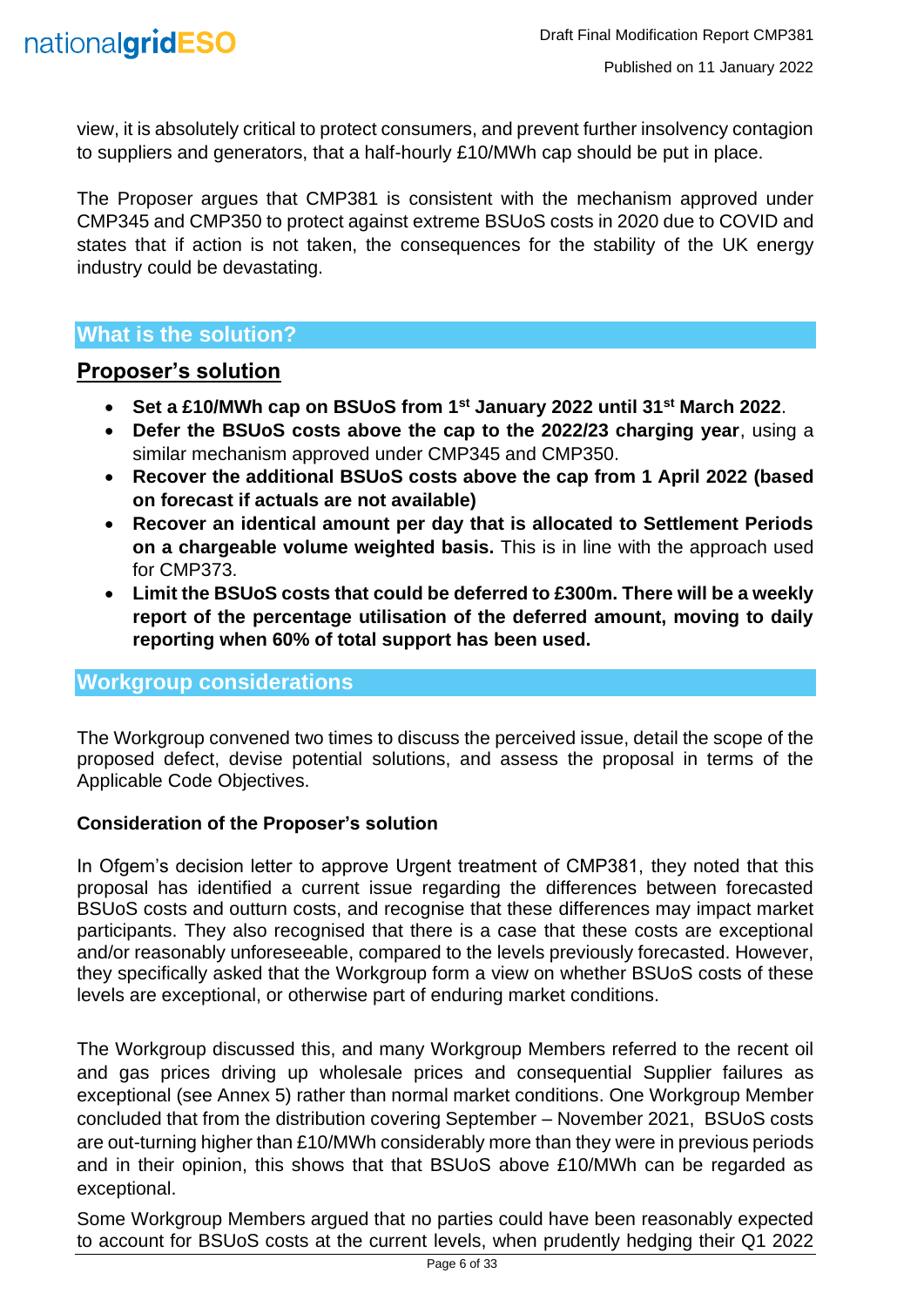

power price exposure in the forward energy market; however, there was a general view that this is only looking to the end of March 2022 and after that it would no longer be seen as an unforeseen circumstance.

The Workgroup also discussed whether these higher prices were the new normal and agreed it was difficult to come to a conclusion on this and there was a recognition that this was subjective.

#### **Set a £10/MWh cap on BSUoS from 1 January 2022 until 31 March 2022**.

The majority of the Workgroup (and 12 of the 16 respondents to the Workgroup Consultation) believe that £10/MWh is a reasonable cap (this was used in CMP350) as it will significantly reduce pricing of unpredictable tail risk into prompt wholesale electricity prices. The Proposer noted that this is in line with what their forecasts are showing. However, as this information is commercially sensitive, they agreed to share it directly with Ofgem, but are unable to do so more widely.

In the CMP381 Original, each Settlement Period between 1 January 2022 and 31 March 2022 will be capped at £10/MWh. Anything above this, will be deferred until the following charging year up to a limit of £300m. No Workgroup Members considered any extension beyond 31 March 2022.

To help support what an appropriate cap may be, the ESO Workgroup Member presented analysis of how much would have been deferred in 2021 under different price caps. This is shown in Table 1, with the full analysis in Annex 5:

|                               | 2021 BSUoS Charges by Month | Amounts that would have been deferred under different cap values (£/MWh) |              |              |              |              |             |
|-------------------------------|-----------------------------|--------------------------------------------------------------------------|--------------|--------------|--------------|--------------|-------------|
| <b>Month</b>                  | <b>Billed Total</b>         | £5 Cap                                                                   | £10 Cap      | £1<br>5 Cap  | £20 Cap      | £25 Cap      | £50 Cap     |
| January                       | £163,141,460                | £35,082,873                                                              | £18,404,069  | £11,293,598  | £6,886,862   | £3,749,629   | £0          |
| February                      | £186,228,341                | £52,048,918                                                              | £12,723,937  | £1,839,322   | £256,802     | £18,878      | £0          |
| <b>March</b>                  | £196,888,051                | £55,981,161                                                              | £20,099,520  | £8,873,992   | £5,157,980   | £2,538,547   | £0          |
| April                         | £155,614,544                | £23,540,569                                                              | £11,461,548  | £8,530,180   | £5,950,753   | £3,815,762   | £0          |
| May                           | £177,780,449                | £26,485,069                                                              | £3,621,659   | £115,300     | £0           | £0           | £0          |
| June                          | £161,772,879                | £18,219,921                                                              | £1,953,893   | £33,678      | £0           | £0           | £0          |
| July                          | £156,731,953                | £12,907,044                                                              | £942,707     | £0           | £0           | £0           |             |
| August                        | £213,257,976                | £51,837,998                                                              | £14,714,037  | £5,016,987   | £1,251,172   | £227,277     | £0          |
| September                     | £264,544,266                | £126,411,853                                                             | £89,125,348  | £70,273,103  | £57,111,226  | £46,275,422  | £10,901,012 |
| October                       | £352,043,857                | £163,844,809                                                             | £70,917,604  | £32,957,154  | £15,031,674  | £5,357,959   | £0          |
| November                      | £571,767,208                | £366,001,819                                                             | £245,754,573 | £177,040,515 | £135,623,471 | £109,982,798 | £47,735,643 |
| December (up to<br>8th)       | £122,066,280                | £62,256,630                                                              | £32,173,442  | £20,247,243  | £16,118,340  | £14,306,166  | £6,621,572  |
| <b>Total Calendar</b><br>YTD. | £2,721,837,263              | £994,618,663                                                             | £521,892,336 | £336,221,072 | £243,388,280 | £186,272,438 | £65,258,227 |

#### **Table 1**

Starting from September 2021, £300m would have been used up prior to the end of November if a £10/MWh cap had been implemented. This indicates that such a cap would likely be ended early if it were to be implemented from January-March 2022 and those months had similar BSUoS prices as September-November 2021. This would mean that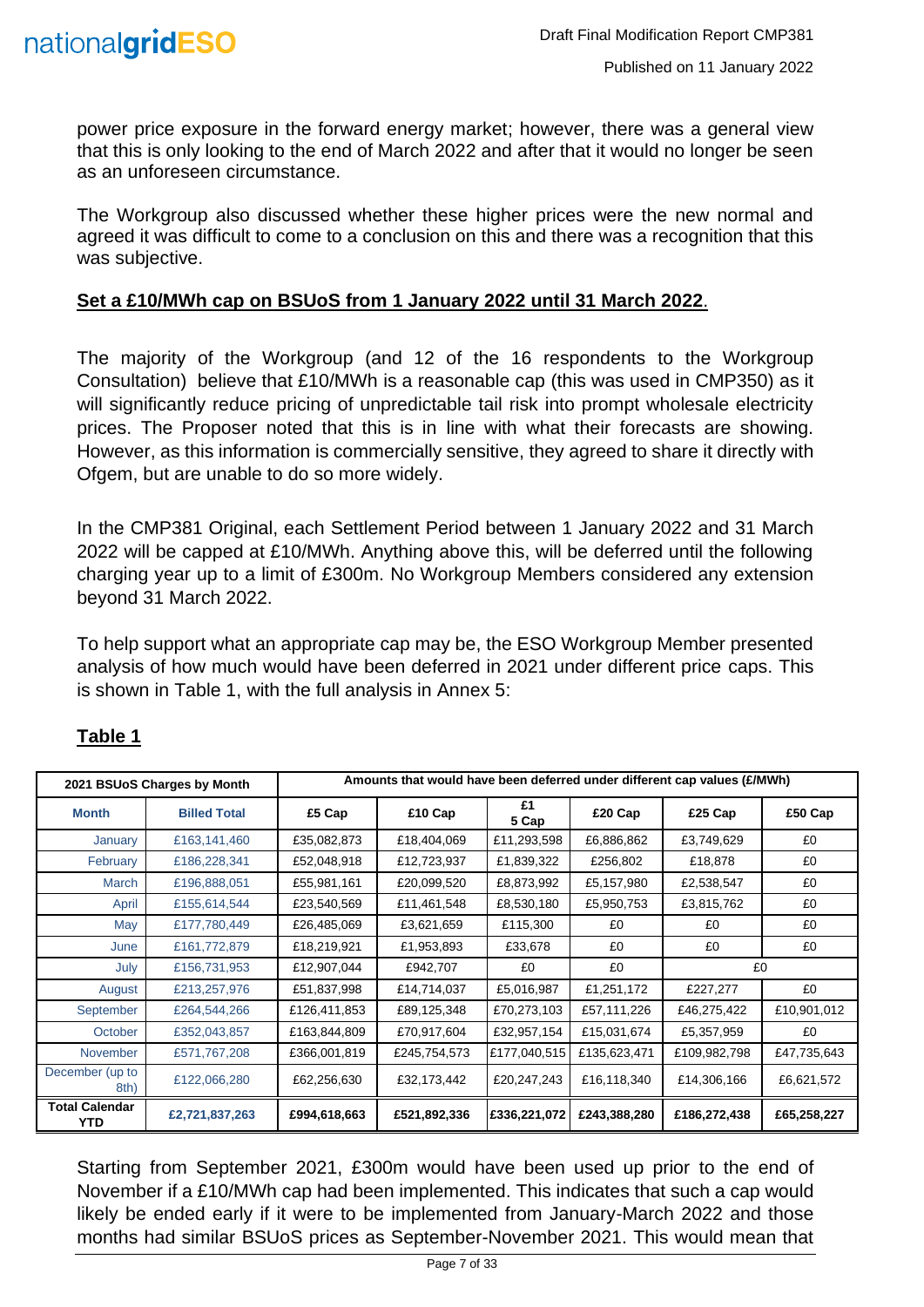

any subsequent spikes in price would not be capped, exposing market to any resultant shocks.

This also highlights that even a cap significantly above the Original, such as £50/MWh, would have seen over £65m deferred from September-December 2021 (up to 8<sup>th</sup> December). This deferral would have been applied over 78 Settlement Periods. In the ESO Workgroup Member's view, this highlights the net financial impact a relatively small number of high-cost (over £50/MWh) Settlement Periods can have.

Another Workgroup Member also ran similar analysis (also included in Annex 5), which showed that there are more BSUoS costs >£10/MWh and the distribution of BSUoS charges had increased in volatility and unpredictability. In their opinion, this demonstrated why the current BSUoS costs are exceptional given the cumulative instances of BSUoS costs >£10/MWh.

The graph produced by this Workgroup Member (Figure 3) was created by fitting historical BSUoS Prices from 2018-August 2021, and September 2021 - December 2021, to a lognormal distribution. Consequently, some results differ when compared to the raw data approach (Table 2). For example, Figure 3 (and its backing data) indicates a 3.3% probability of a Settlement Period in Sep-Dec 2021 having a BSUoS Price greater than £20/MWh, when Table 2 indicates a 9.2% chance of a Settlement Period in Sep-Dec 2021 having a BSUoS Price greater than £20/MWh. This difference aside, these pieces of analysis broadly agree with each other.

The ESO Workgroup Member also presented the % of Settlement Periods affected by different price caps (Table 2). As an example, the ESO Workgroup Member noted that in Autumn 2021, 27.2% of Settlement Periods had a BSUoS cost > £10/MWh compared with 4.5% of Settlement Periods in 2017-2021 (excluding Autumn 2021). The backing data for this analysis is included in Annex 5.

The ESO Workgroup Member held the view that what could be considered a 'standard' BSUoS Price has changed in 2021 compared to prior years. Where a £10/MWh cap would have previously only affected a smaller percentage of Settlement Periods (such as 3.9% of Settlement Periods in Autumn 2019) it would have affected 27.2% of Settlement Periods in Autumn 2021 and 12.2% of Settlement Periods in 2021.

A £20/MWh cap would have affected 9.2% of Settlement Periods during Autumn 2021, which would be a similar order of magnitude as the 7.0% of Settlement Periods affected during the Covid Support Scheme by a £10/MWh cap.

Figure 2, a slide produced by the ESO, provides a snapshot of the results of this data along with some ESO commentary related to these results.

These results are supplemented by calculating the mean BSUoS Price and standard deviation for different time windows, as can be seen in Table 3. The backing data for this analysis is included in Annex 5.

By adding 2 standard deviations to the mean value, it is possible to understand what constitutes a price which could be considered reasonably likely to occur within a data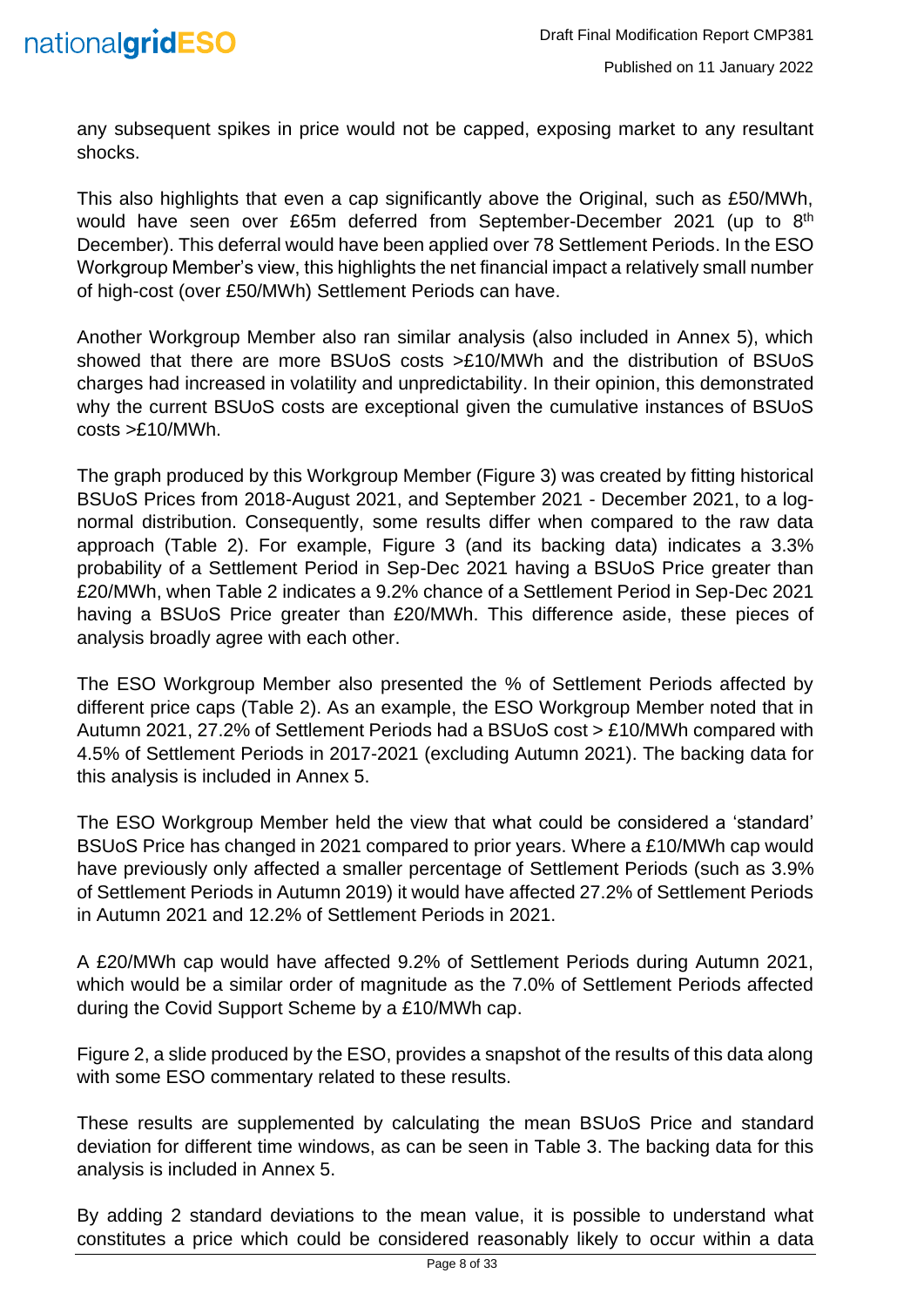sample. In the case of time prior to Autumn 2021, or during the Covid Support Scheme, the sum of the mean and two standard deviations was around £9-11/MWh. During Sep-Dec 2021 that has risen to around £31/MWh. In 2021 overall, this value is around £20/MWh.

Typically, a data point is considered an outlier/extreme if it is greater than 2 standard deviations away from the mean value. In 2021, this would be true if the value was greater than £19.77/MWh. Since Q1 2020/21 (from April 2020), a BSUoS price of £10/MWh would fall within 2 standard deviations of the mean BSUoS Price in all quarters barring one.

| <b>BSUoS Price</b> | 2017-2021 w/o Autumn |       |                    | <b>Autumn</b> | <b>Covid</b> |
|--------------------|----------------------|-------|--------------------|---------------|--------------|
| (E/MWh)            | 2021                 | 2021  | <b>Autumn 2021</b> | 2019          | 2020         |
| < 0                | 0.3%                 | 0.5%  | 1.9%               | 0.0%          | 0.0%         |
| $0 - 0.99$         | 6.3%                 | 1.7%  | 3.2%               | 0.5%          | 0.5%         |
| $1 - 1.99$         | 29.7%                | 9.3%  | 7.1%               | 20.5%         | 7.2%         |
| $2 - 2.99$         | 54.0%                | 26.0% | 14.7%              | 53.6%         | 32.3%        |
| $3 - 3.99$         | 69.7%                | 45.6% | 26.1%              | 71.5%         | 56.5%        |
| $4 - 4.99$         | 79.4%                | 61.2% | 39.4%              | 80.6%         | 71.0%        |
| $5 - 5.99$         | 85.4%                | 71.3% | 50.8%              | 86.3%         | 79.3%        |
| $6 - 6.99$         | 89.5%                | 77.9% | 58.8%              | 90.2%         | 85.0%        |
| $7 - 7.99$         | 92.2%                | 82.3% | 64.5%              | 92.8%         | 88.7%        |
| $8 - 8.99$         | 94.1%                | 85.3% | 68.8%              | 94.6%         | 91.0%        |
| $9 - 9.99$         | 95.5%                | 87.8% | 72.8%              | 96.1%         | 93.0%        |
| 10 - 10.99         | 96.5%                | 89.6% | 75.9%              | 97.2%         | 94.3%        |
| 11 - 11.99         | 97.2%                | 91.1% | 78.7%              | 98.5%         | 95.2%        |
| 12 - 12.99         | 97.9%                | 92.4% | 81.2%              | 99.2%         | 95.8%        |
| 13 - 13.99         | 98.4%                | 93.4% | 83.0%              | 99.4%         | 96.5%        |
| 14 - 14.99         | 98.8%                | 94.4% | 84.6%              | 99.7%         | 97.4%        |
| 15 - 15.99         | 99.0%                | 95.1% | 86.2%              | 99.9%         | 98.0%        |
| $16 - 16.99$       | 99.2%                | 95.8% | 87.8%              | 100.0%        | 98.4%        |
| 17 - 17.99         | 99.4%                | 96.3% | 89.0%              | 100.0%        | 98.8%        |
| 18 - 18.99         | 99.5%                | 96.7% | 90.1%              | 100.0%        | 99.0%        |
| <b>19 - 19.99</b>  | 99.6%                | 97.0% | 90.8%              | 100.0%        | 99.1%        |
| 20 - 20.99         | 99.7%                | 97.3% | 91.8%              | 100.0%        | 99.3%        |
| 21 - 21.99         | 99.8%                | 97.5% | 92.4%              | 100.0%        | 99.4%        |
| 22 - 22.99         | 99.8%                | 97.8% | 93.3%              | 100.0%        | 99.6%        |
| 23 - 23.99         | 99.8%                | 97.9% | 93.7%              | 100.0%        | 99.8%        |
| 24 - 24.99         | 99.9%                | 98.1% | 94.1%              | 100.0%        | 99.8%        |
| 25 - 25.99         | 99.9%                | 98.3% | 94.7%              | 100.0%        | 99.9%        |
| $26 - 26.99$       | 99.9%                | 98.4% | 95.2%              | 100.0%        | 100.0%       |
| 27 - 27.99         | 99.9%                | 98.6% | 95.6%              | 100.0%        | 100.0%       |
| 28 - 28.99         | 99.9%                | 98.7% | 96.0%              | 100.0%        | 100.0%       |
| 29 - 29.99         | 100.0%               | 98.9% | 96.3%              | 100.0%        | 100.0%       |
| $30 - 30.99$       | 100.0%               | 99.0% | 96.7%              | 100.0%        | 100.0%       |
| $31 - 31.99$       | 100.0%               | 99.1% | 97.0%              | 100.0%        | 100.0%       |

#### **Table 2**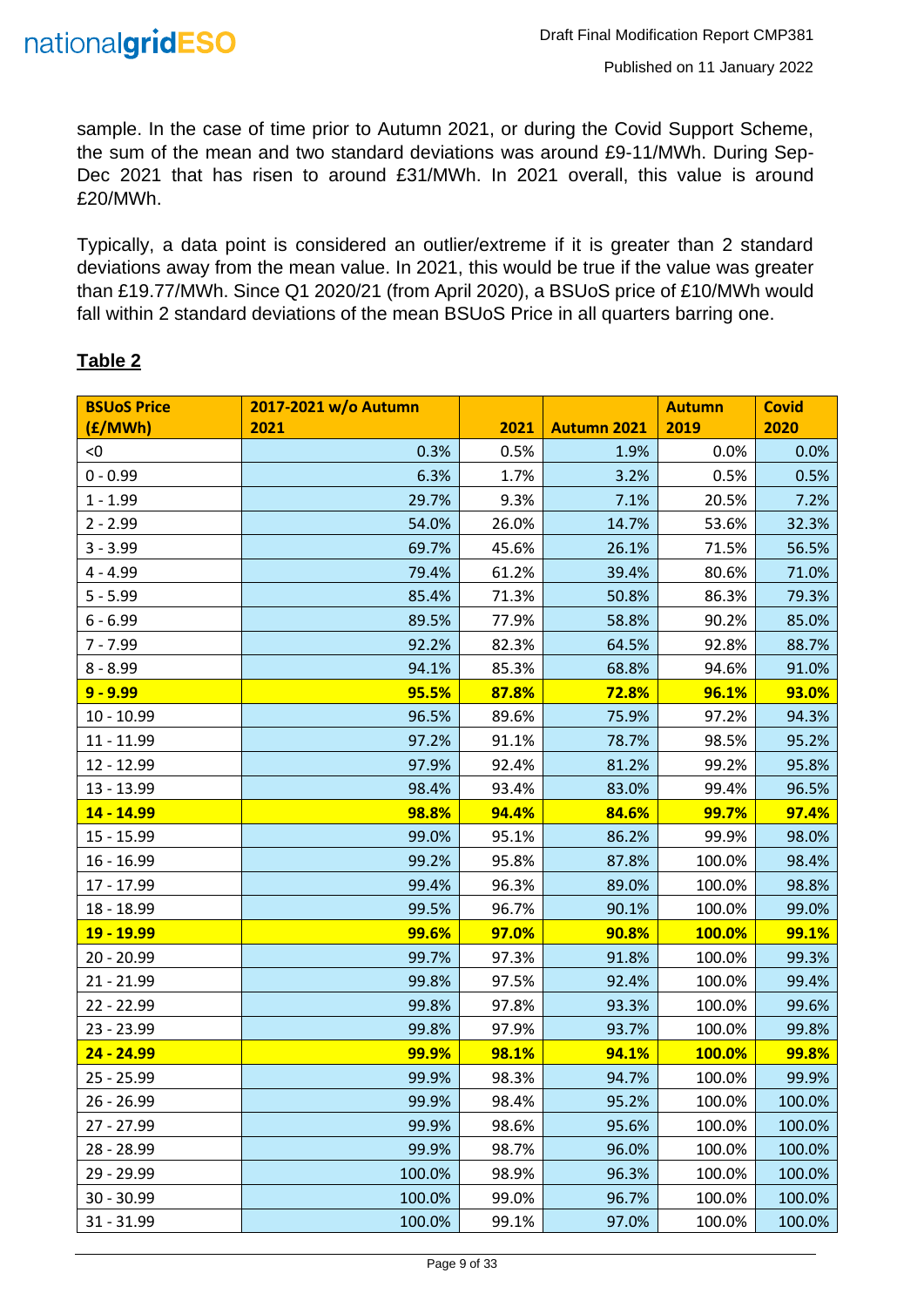

#### Draft Final Modification Report CMP381

Published on 11 January 2022

| $32 - 32.99$ | 100.0% | 99.1%  | 97.2%  | 100.0% | 100.0% |
|--------------|--------|--------|--------|--------|--------|
| $33 - 33.99$ | 100.0% | 99.2%  | 97.4%  | 100.0% | 100.0% |
| 34 - 34.99   | 100.0% | 99.2%  | 97.5%  | 100.0% | 100.0% |
| $35 - 49.99$ | 100.0% | 99.5%  | 98.4%  | 100.0% | 100.0% |
| $50 - 99.99$ | 100.0% | 99.9%  | 99.7%  | 100.0% | 100.0% |
| $100+$       | 100.0% | 100.0% | 100.0% | 100.0% | 100.0% |

#### **Table 3**

| <b>Time window</b>           | <b>Mean</b><br><b>BSUoS</b><br><b>Price</b> | <b>Standard</b><br><b>Deviation</b> | $Mean +$<br>1SD | $Mean +$<br>2SD |
|------------------------------|---------------------------------------------|-------------------------------------|-----------------|-----------------|
| All time before autumn 2021  | 3.66                                        | 3.03                                | 6.69            | 9.72            |
| <b>Sep-Dec 2021</b>          | 9.16                                        | 10.86                               | 20.02           | 30.89           |
| <b>COVID 2020</b>            | 4.75                                        | 3.43                                | 8.18            | <b>11.61</b>    |
| 2021                         | 5.99                                        | 6.89                                | 12.88           | <b>19.77</b>    |
| Q1 2020/21                   | 5.71                                        | 4.29                                | 10.00           | 14.29           |
| Q2 2020/21                   | 4.80                                        | 3.08                                | 7.88            | 10.97           |
| Q3 2020/21                   | 4.76                                        | 3.73                                | 8.49            | 12.23           |
| Q4 2020/21                   | 4.50                                        | 4.01                                | 8.51            | 12.52           |
| Q1 2021/22                   | 4.35                                        | 2.72                                | 7.07            | 9.80            |
| Q2 2021/22 (July and August) | 5.25                                        | 2.98                                | 8.24            | 11.22           |

#### **Figure 2 (ESO Views)**

## Analysis on different price caps

\*SF Data up to 27<sup>th</sup> November, II data up to 13<sup>th</sup> December<br>\*\*Excluding Autumn 2021

|             | -mn   | mn    |       |      |
|-------------|-------|-------|-------|------|
| $Sep-21$    | 11.9% | 7.4%  | 5.2%  | 4.6% |
| Oct-21      | 29.7% | 14.8% | 7.9%  | 3.5% |
| Nov-21*     | 39.9% | 24.0% | 14.4% | 9.6% |
| Autumn 2021 | 27.2% | 15.4% | 9.2%  | 5.9% |
| 2021        | 12.2% | 5.6%  | 3.0%  | 1.9% |
| 2017-2021"  | 5.1%  | 1.4%  | 0.4%  | 0.2% |

- \* Table on the left indicates % of Settlement Periods affected by different price caps • Table on the left indicates % of Settlement Penods affected by different price cap<br>
• Prior to September 2021, a price cap of £10/MWh would typically have affected<br>
• This indicates that such SPs are not unforeseen, as
- 
- 
- Where previously a £10/MWh was used for COVID, that affected around 7% of<br>SPs in that period
- To affect an equivalent amount of SPs in Autumn 2021, a cap in the range of £20-<br>£25MWh would have been needed

• Since April 2017, only 78 SPs have had a BSUoS cost above £50/MWh - all of these have occurred since September 2021<br>• If a £50/MWh cap had been put in place from 1≌ Sep – 8<sup>th</sup> Dec 2021, £65.3m of BSUoS costs would have

nationalgridESO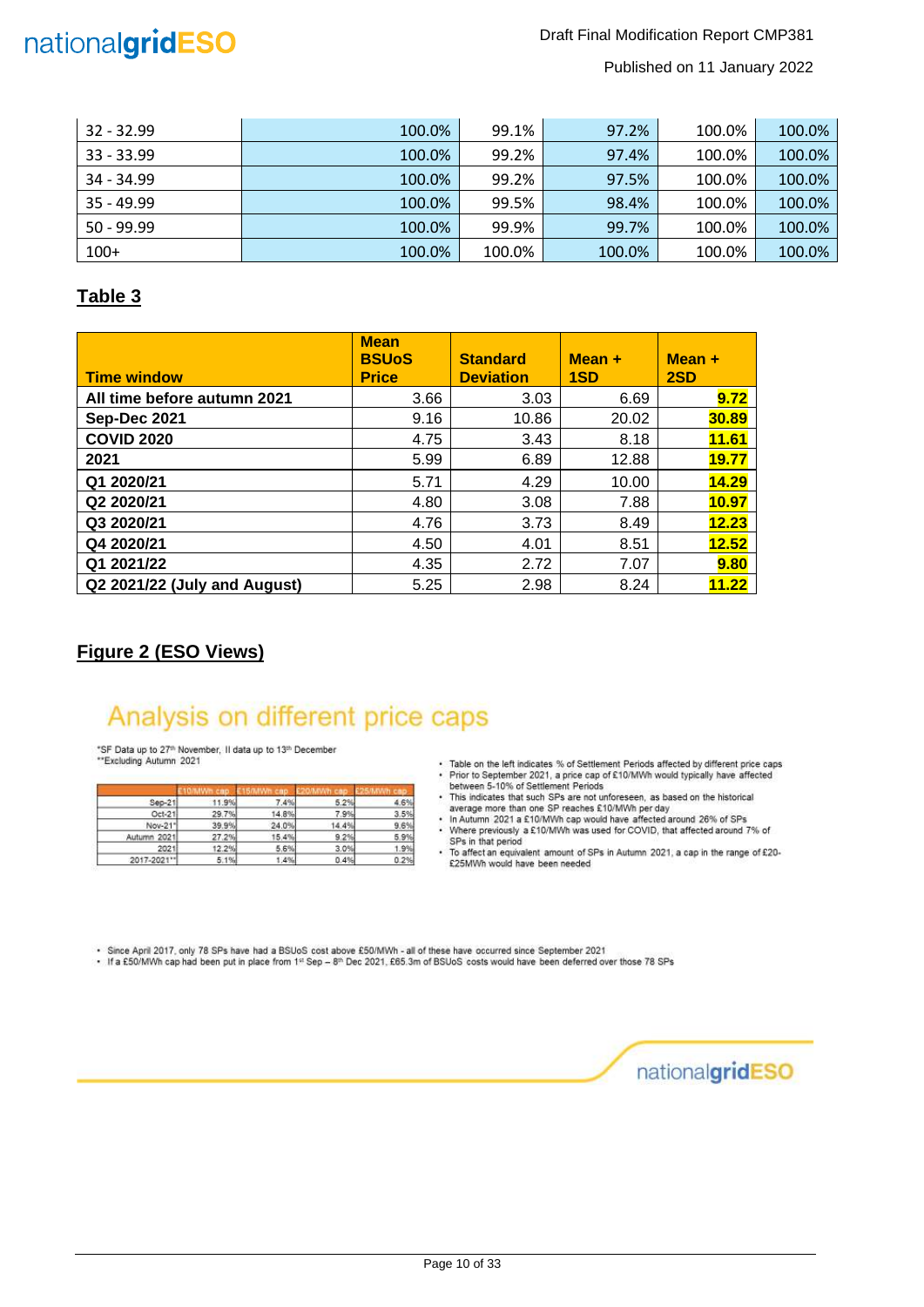## nationalgridESO

#### Published on 11 January 2022



A respondent to the Workgroup Consultation provided their analysis to support the proposed £10/MWh cap. In their view, their analysis:

- 1. Objectively derives **£6.23/MWh** as an average BSUoS rate which a prudent market participant could have reasonably foreseen for Autumn 2021; and
- 2. Derives the Half Hourly cap (**£9.87/MWh**) which would have delivered this prudent average BSUoS rate.

A trend of observed BSUoS rates over previous autumns is first used to project what a market participant could have anticipated for the autumn 2021 BSUoS rate. This provides an estimated 'central view' BSUoS rate of £5.26/MWh. The analysis then builds in an error margin to reflect the likely actions a prudent market participant would take. For this, the BSUoS variability analysis conducted by the ESO and published as Table 4 in the CMP361/CMP362 Code Administrator Consultation<sup>6</sup> is used. That analysis estimates a quarterly P80 level of BSUoS cost variability of £122m, which equates to £0.97/MWh for Autumn 2021. Adding this P80 variability risk to the central view above gives a prudent BSUoS estimate of £6.23/MWh. Figure 2 below compares this prudent estimate to outturn BSUoS rates.

<sup>6</sup> <https://www.nationalgrideso.com/document/224286/download> – Table 4 is on page 16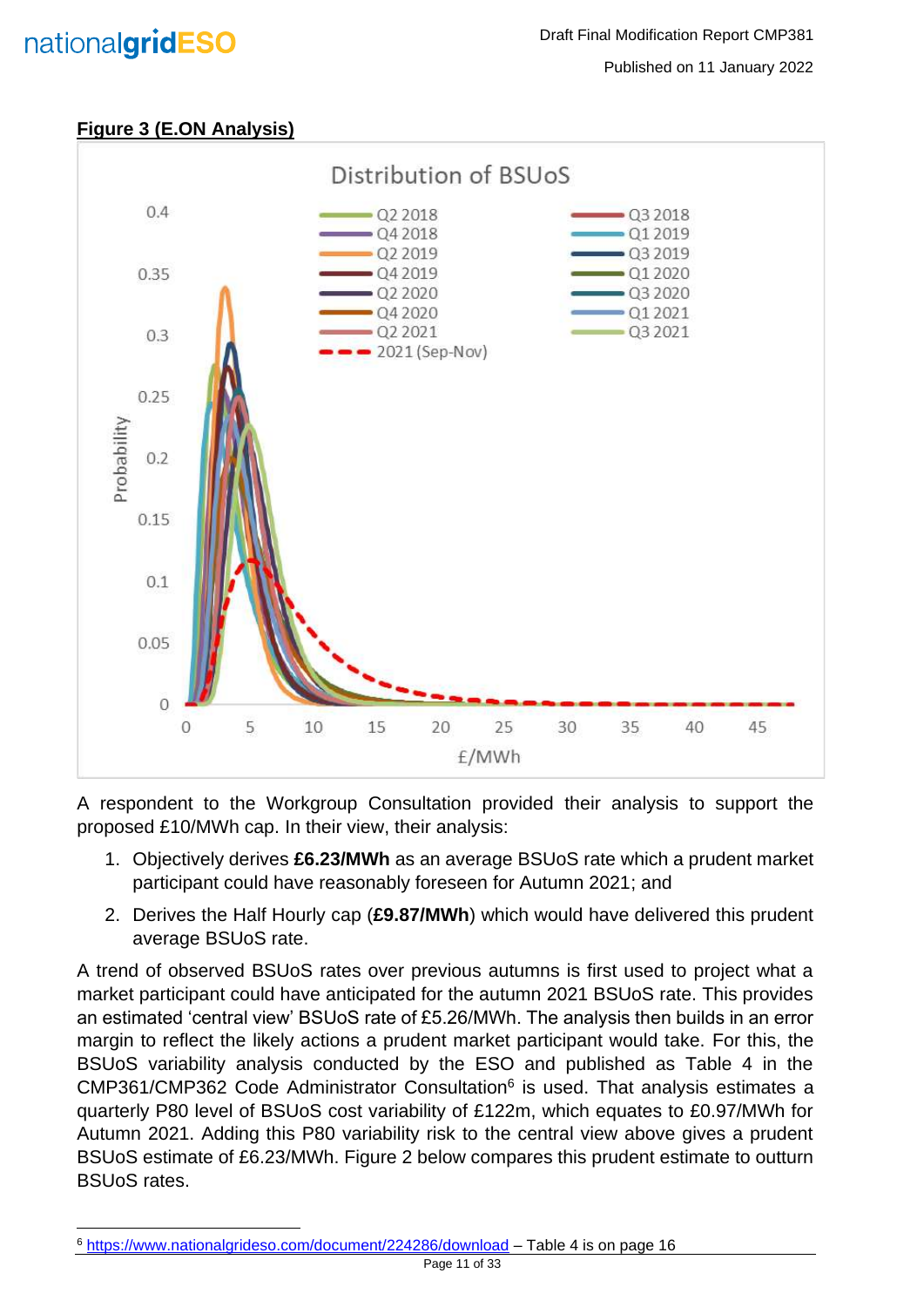



To find the cap level required to produce the prudent BSUoS rate for Autumn 2021 (i.e. £6.23/MWh as described above), the analysis takes published half hourly SF BSUoS prices for September 2021 to November 2021 and utilises Excel's goal seek functionality. The resulting Half Hourly BSUoS cap required is £9.87/MWh, which in the view of the respondent to the Workgroup Consultation supports a £10/MWh cap. The data and calculations supporting this analysis is included in Annex 5.

As part of the responses to the Workgroup Consultation, alternative BSUoS caps were proposed – namely £15/MWh, £20/MWh and £50/MWh. These are discussed further in the section on "Workgroup Alternatives".

#### **Defer the additional BSUoS costs above the cap to the 2022/23 charging year**

#### **Recover the additional BSUoS costs above the cap from 1 April 2022 (based on forecast if actuals are not available) and Recover the additional BSUoS costs above the cap from 1 April 2022 (based on forecast if actuals are not available)**

| <b>Settlement Day</b> | When will ESO invoice for this |
|-----------------------|--------------------------------|
|                       | <b>Settlement Day?</b>         |
| 1 January 2022        | 26 January 2022                |
| 17 January 2022       | 9 February 2022                |
| l 31 March 2022       | 27 April 2022                  |

The following table shows when ESO would invoice for the Settlement Day itself:

The CMP381 Original and WACM1 limits the BSUoS costs to be deferred at £300m, whilst WACMs 2 – 5 inclusive limit this support to £200m. The end date of the CMP381 BSUoS Support Scheme will be when the cap is reached, or 31 March 2022 (whichever is earliest).

As the ESO will not have all finalised data before recovery commences, they proposed the following:

- Recovery commences on 1 April 2022
- On 8 April 2022, ESO will publish the recovery costs per day, which will commence as of 1st April 2022. This will be made up of SF and II data; and
- On 28 April 2022, ESO will publish an updated figure to recover per day following all SF data being available.

The majority of the Workgroup agreed with this approach and concluded on this basis for the CMP381 Original and each of WACMs 1- 5 inclusive.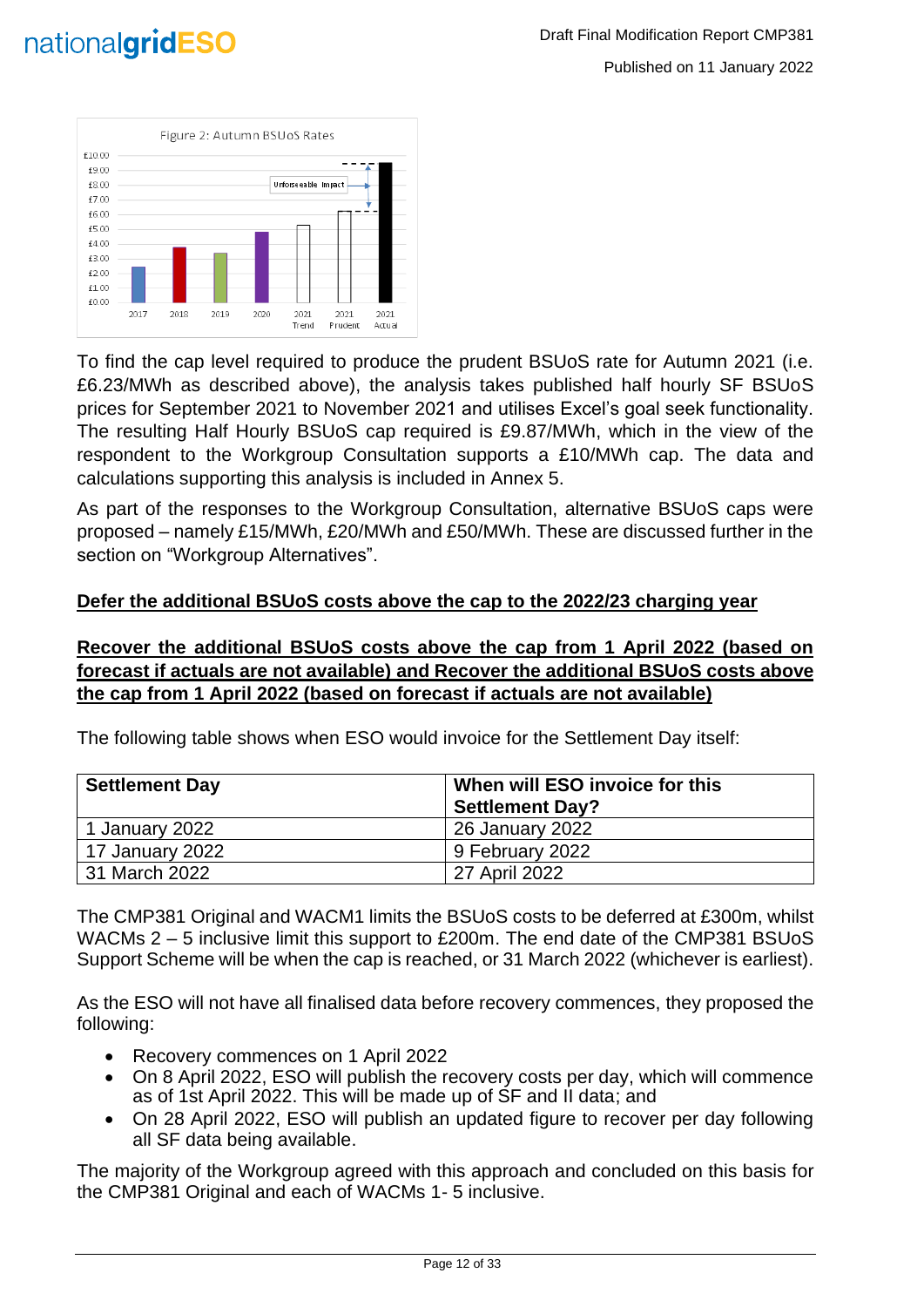

One Workgroup Member (supported by one respondent in the Workgroup Consultation) suggested delaying recovery to start from 28 April 2022 if that would be easier to manage logistically and another Workgroup Member proposed the possibility of just recovering through winter 2022 although there was no support for this expressed in the Workgroup Consultation. However, neither of these approaches were taken forward.

#### **Recover an identical amount per day that is allocated to Settlement Periods on a chargeable volume weighted basis**

The Workgroup supported:

- Recovering an identical amount per day that is allocated to Settlement Periods on a chargeable volume weighted basis.
	- The costs recovered in each settlement day are the same and the costs are volume weighted across the day through each settlement period i.e. when volume is highest in the day, the largest proportion of costs are paid
	- This is how the majority of BSUoS charges work in Business As Usual and is how the CMP373 is being recovered
- Recovery would start from 1 April 2022, which would be based on a forecast if the actual deferred costs are not known at this date e.g. if £300m.

The main reasons are:

- This in line with the approach used on CMP373;
- Appears to be fairer as this is the process as set out in the charging methodology in CUSC today for costs which are not incurred in a specific settlement period;
- Provides more certainty for BSUoS payers as to what they will be charged;
- Allocating the costs across Financial Year 2022/23 is in line with the conclusions of the first BSUoS Task Force - the Workgroup noted that, when assessing the current BSUoS charge, the first Task Force concluded that it "does not currently provide any useful forward-looking signal which influences user behaviour to improve the economic and efficient operation of the market" and concluded that BSUoS should be treated as a cost-recovery charge<sup>7</sup>; and
- Minimises any distortion by spreading them across as many Settlement Periods as possible as Balancing Services feed into Imbalance costs. By not weighting costs for low volume Settlement Periods, the distortion will be bigger.

#### **Limit the BSUoS costs that would be deferred to £300m**

The Workgroup noted there is a limit to the amount of liquidity that could be provided by the ESO. The total costs which can be deferred in the CMP381 Original and WACM1 are to be limited to £300m (which, in the view of the Proposer, effectively means the impact of the inaccuracy of forecast is being shared across ESO and industry).

<sup>7</sup> For more details see:

[https://www.ofgem.gov.uk/system/files/docs/2020/12/response\\_to\\_the\\_second\\_bsuos\\_task\\_force\\_report.p](https://www.ofgem.gov.uk/system/files/docs/2020/12/response_to_the_second_bsuos_task_force_report.pdf) [df](https://www.ofgem.gov.uk/system/files/docs/2020/12/response_to_the_second_bsuos_task_force_report.pdf)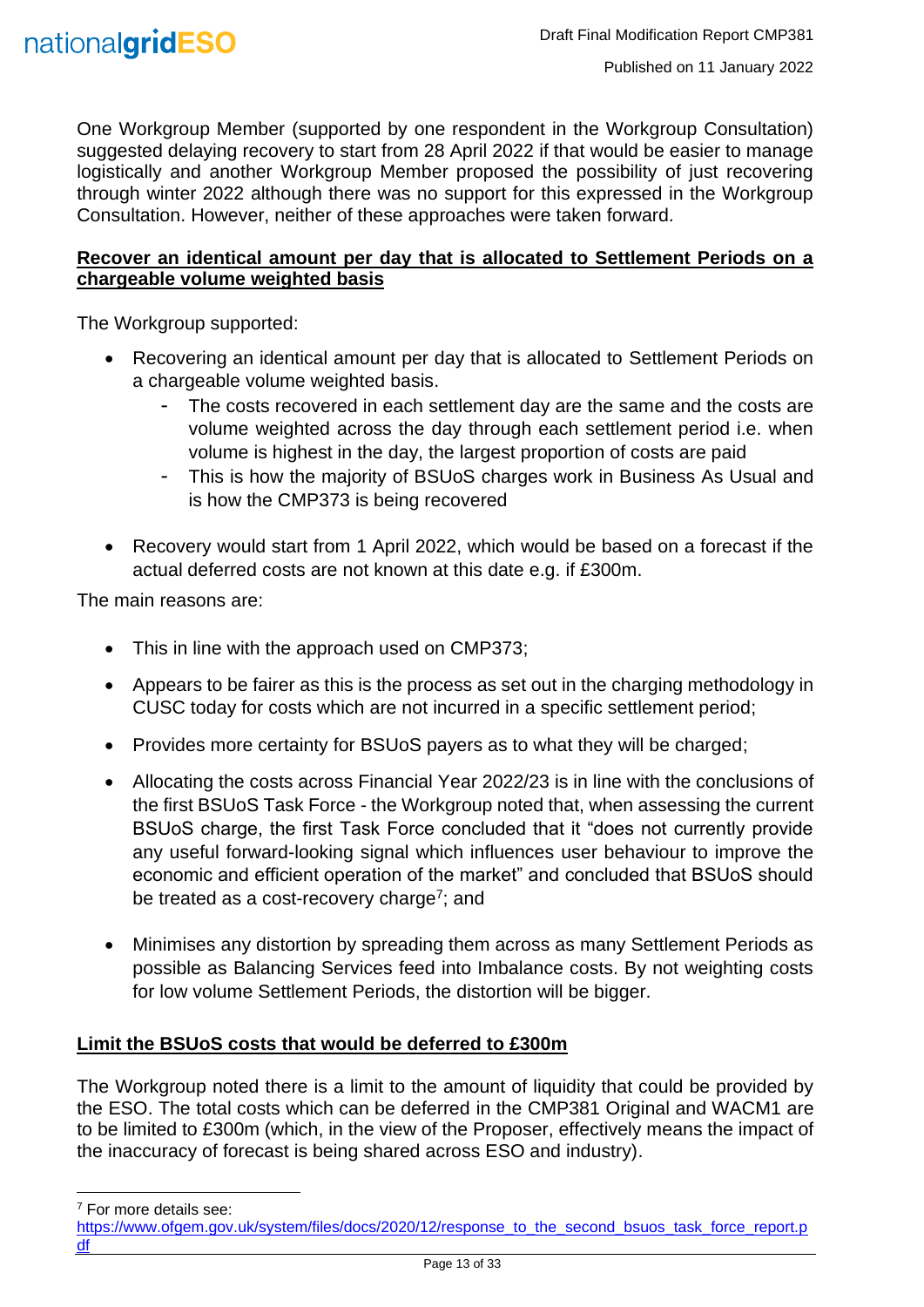The scheme will end if the £300m limit has been reached. This is consistent with the proven approach adopted for CMP345 and CMP350 and updated to reflect the exceptional prices now being seen in the market. The £300m cap includes the ESO's financing and administration costs.

Some Workgroup Members argued that under CMP361/362, the ESO noted that they can provide a £300m working capital facility to manage the fixing of BSUoS and although they understand that ESO have other working capital commitments this year (such as TNUoS), they believe that £300m is an appropriate limit. 12 out of 16 respondents supported the proposed £300m deferral limit (or higher). The ESO Workgroup Member stated that whilst the proposed £300m deferral is in line with the support noted in CMP361, that number is an indicative value and will depend on ESO financing in future periods from Financial Year 23/24 onwards.

The ESO Workgroup Member also noted that they are open to providing support to industry; however currently the ESO has other financial commitments, which makes this level of support, at short notice, very challenging for a legally separate company with a Regulatory Asset Value of £250m. These include:

- £100m of TNUoS funding predominately the "k" factor demand under recovery from Financial Year 21, which the ESO will only recover in Financial Year 23;
- Additional risks such as significant bad debt with the high number of suppliers that have ceased in Financial Year 22; and
- Uncertainties resultant from ESO's role as industry revenue collection agent as well as further ongoing regulatory change.

The ESO concluded that the maximum support they can provide is £200m and they believe this provides a significant level of support to industry whilst ensuring that the ESO can also maintain its existing commitments. Workgroup Alternatives were proposed that included a limit of £200m rather than £300m with the argument that if a limit of £300m cannot be facilitated by the ESO then this is likely to prevent a solution including a £300m deferral limit from being implemented. A respondent to the Workgroup Consultation suggested a limit of £500m; however, no request for Workgroup Alternative was raised and the same respondent recognised the constraints on the ESO.

The Proposer noted that Suppliers, who have been appointed recently as Supplier of Last Resort, faced similar cashflow risks and urged the ESO to support industry as much as possible.

#### **There will be a weekly report of the percentage utilisation of the deferred amount, moving to daily reporting when 60% of total support has been used.**

The Workgroup supported the ESO's proposal to re-instate reporting to show how close to the £m limit, the additional BSUoS costs were. The majority of the Workgroup agreed with the ESO's proposal to:

• Publish a weekly update on the costs which have been deferred to date; and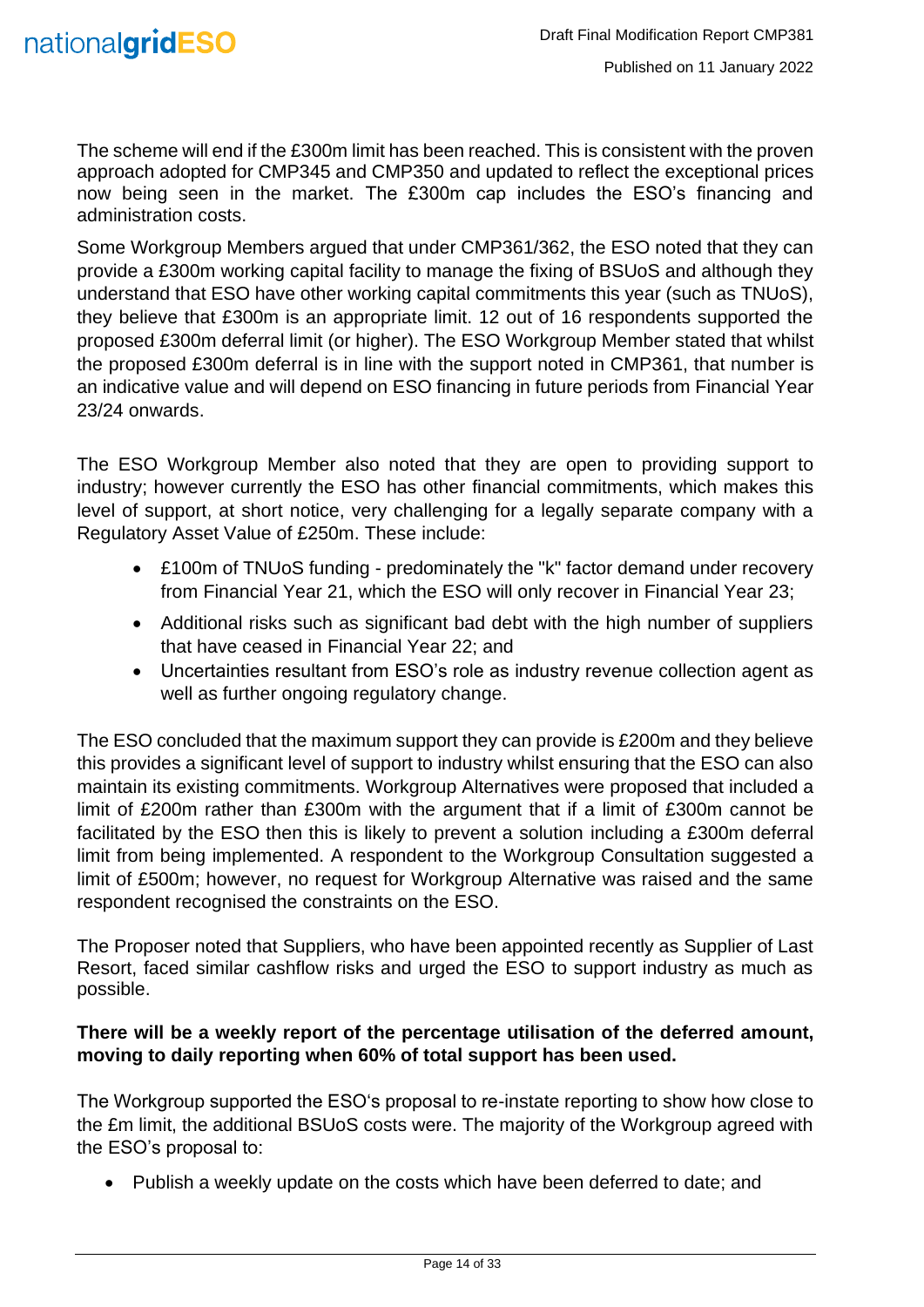

• Should  $60\%$ <sup>8</sup> of the total support limit be reached, then this will be updated each working day

This is line with the approach implemented under CMP350 with one key exception. The scheme implemented under CMP350 included a requirement for at least 2 business days' notice from the ESO as to when the Covid BSUoS Support Scheme was to end. The ESO will, under reasonable endeavours, provide notification that the total support limit is likely to be reached within 2 working days, however, this may mean that the CMP381 BSUoS Support Scheme ends sooner, or later, depending on when the limit is reached. Some Workgroup members stated that industry would prefer the certainty of a notice to confirm the actual date that the CMP381 BSUoS Support Scheme ends. However, to ensure that this scheme isn't ended early due to forecasting a cluster of high cost periods which may not materialise, the ESO Workgroup Member clarified that the CMP381 BSUoS Support Scheme will be ended in the Settlement Period immediately prior to the one in which the £m limit was exceeded.

Another Workgroup member (supported by 3 respondents to the Workgroup Consultation) asked if starting with a daily report of the percentage utilisation of the deferred amount would be more appropriate and, in their view, avoid the need for any additional formal notice. Daily reporting would allow parties to appropriately price their wholesale market bids and offers to account for BSUoS costs as best they can for the balance of Q1 2022; otherwise they would arguably price in more BSUoS cost risk. However, the Workgroup on balance concluded that daily reporting would only be needed once 60% of the total support limit is reached.

#### <span id="page-14-0"></span>**Workgroup Consultation summary**

The Workgroup held their Workgroup Consultation between 23 December 2021 and 29 December 2021 and received 17 responses (16 non-confidential and 1 confidential response). A summary of the non-confidential responses and the full non-confidential responses can be found in Annexes 6 and 7 respectively. In summary:

- 12 out of 16 respondents supported the Original and the £10/MWh BSUoS Cap although 1 of these respondents proposed that Effective Date and Implementation Date are the same and raised a Workgroup Alternative raised on this basis. Alternative BSUoS Caps of £15/MWh, £20/MWh and £50/MWh have also been proposed – these are further explored in the "Workgroup Alternatives" section of this document;
- 10 out of 16 respondents supported an Effective Date of 1 January 2022 as these BSUoS prices won't have been invoiced by the Implementation Date (if 17 January 2022 as per Urgent timeline) whilst others noted the general concerns of "retrospectivity" undermining market confidence and that this will cause issues for those parties who seek to reflect expectations of BSUoS costs into their operations closer to real time;

<sup>&</sup>lt;sup>8</sup> This was originally 80% but has been amended following the Workgroup Consultation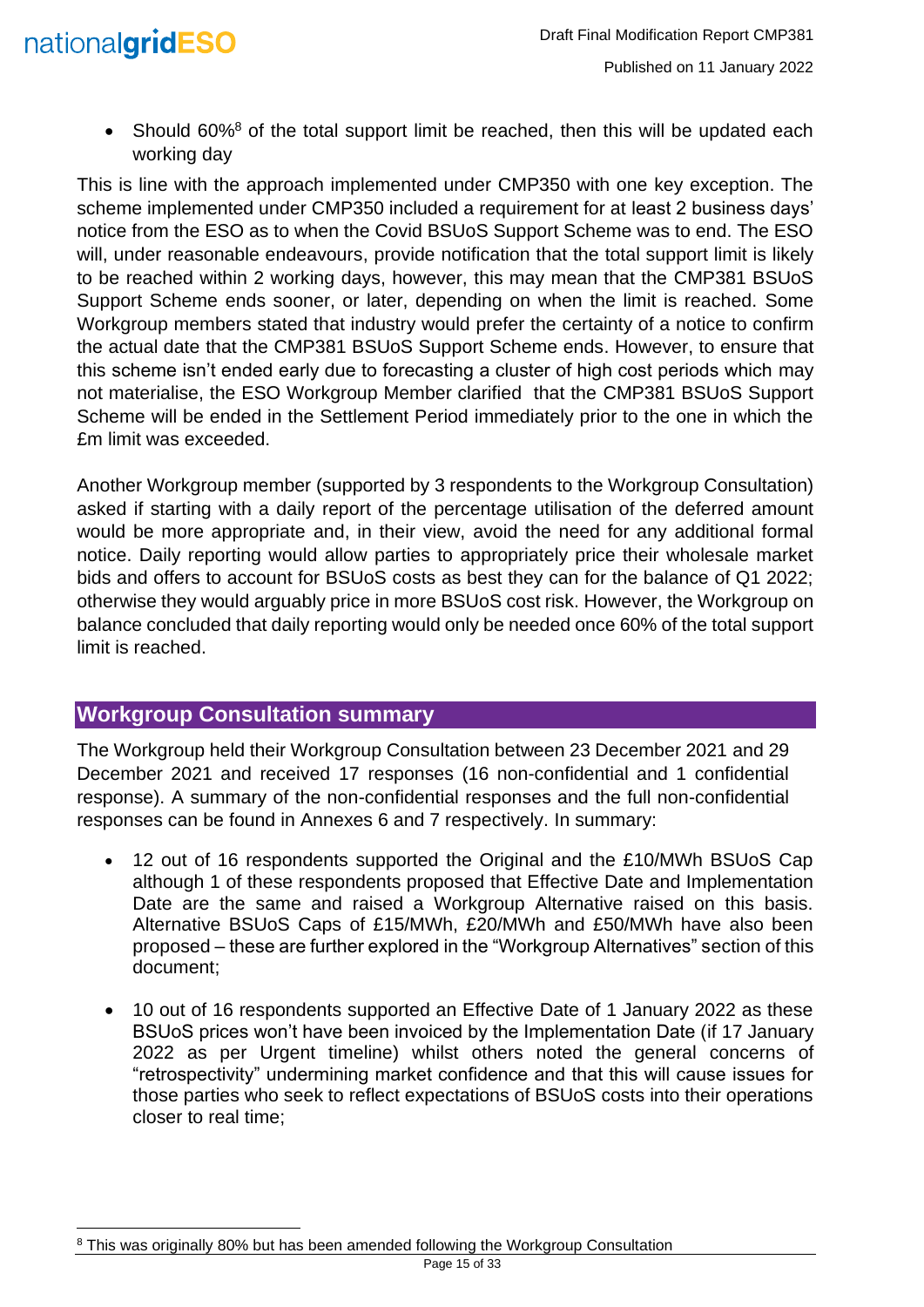

- 12 out of 16 respondents supported the proposed £300m deferral limit or higher. 2 respondents proposed £200m and Workgroup Alternatives have been raised on this basis;
- On the ESO reporting on progress against the agreed deferral limit, there were a mix of views with 3 respondents asking for daily reporting to kick in straight away whilst others were happy with weekly reporting until a certain % (options ranged from 60% to 80%) of the limit reached and thereafter daily reporting. Following Workgroup discussion, the Workgroup concluded there will be a weekly report of the percentage utilisation of the deferred amount, moving to daily reporting when 60% of total support has been used; and
- Additional impacts particularly on Consumers and Small Suppliers were brought out and these have been reflected in the "Workgroup Assessment of Impacts" section of this document.

#### <span id="page-15-0"></span>**Workgroup Alternatives**

Following review of the Workgroup Consultation responses, the Workgroup assessed the CMP381 Original and any potential solutions brought forward by the Workgroup which built on the CMP381 Original by varying either the BSUoS price cap, the effective date of the BSUoS price cap and/or the limit the BSUoS costs that could be deferred. completeness, we have shown how these other solutions compare with CMP381 Original:

| <b>Other Solutions</b>                                                                | Limit for the amount BSUoS Price Cap<br>of deferred BSUoS<br><b>Costs</b> |         | <b>Effective Date</b>                                        |
|---------------------------------------------------------------------------------------|---------------------------------------------------------------------------|---------|--------------------------------------------------------------|
| <b>CMP381 Original</b>                                                                | £300m                                                                     | £10/MWh | From 1 January 2022<br>to 31 March 2022                      |
| <b>Request for</b><br>Workgroup<br>Alternative 1 - this<br>became WACM1               | £300m                                                                     | £10/MWh | From Ofgem<br><b>Implementation Date</b><br>to 31 March 2022 |
| <b>Request for</b><br><b>Workgroup</b><br><b>Alternative 2 - this</b><br>became WACM2 | £200m                                                                     | £10/MWh | From Ofgem<br><b>Implementation Date</b><br>to 31 March 2022 |
| <b>Request for</b><br>Workgroup<br>Alternative 3 - this<br>became WACM3               | £200m                                                                     | £15/MWh | From Ofgem<br><b>Implementation Date</b><br>to 31 March 2022 |
| <b>Request for</b><br><b>Workgroup</b><br>Alternative 4 - this<br>became WACM4        | £200m                                                                     | £20/MWh | From Ofgem<br><b>Implementation Date</b><br>to 31 March 2022 |
| <b>Request for</b><br>Workgroup<br>Alternative 5 - this<br>became WACM5               | £200m                                                                     | £50/MWh | From Ofgem<br><b>Implementation Date</b><br>to 31 March 2022 |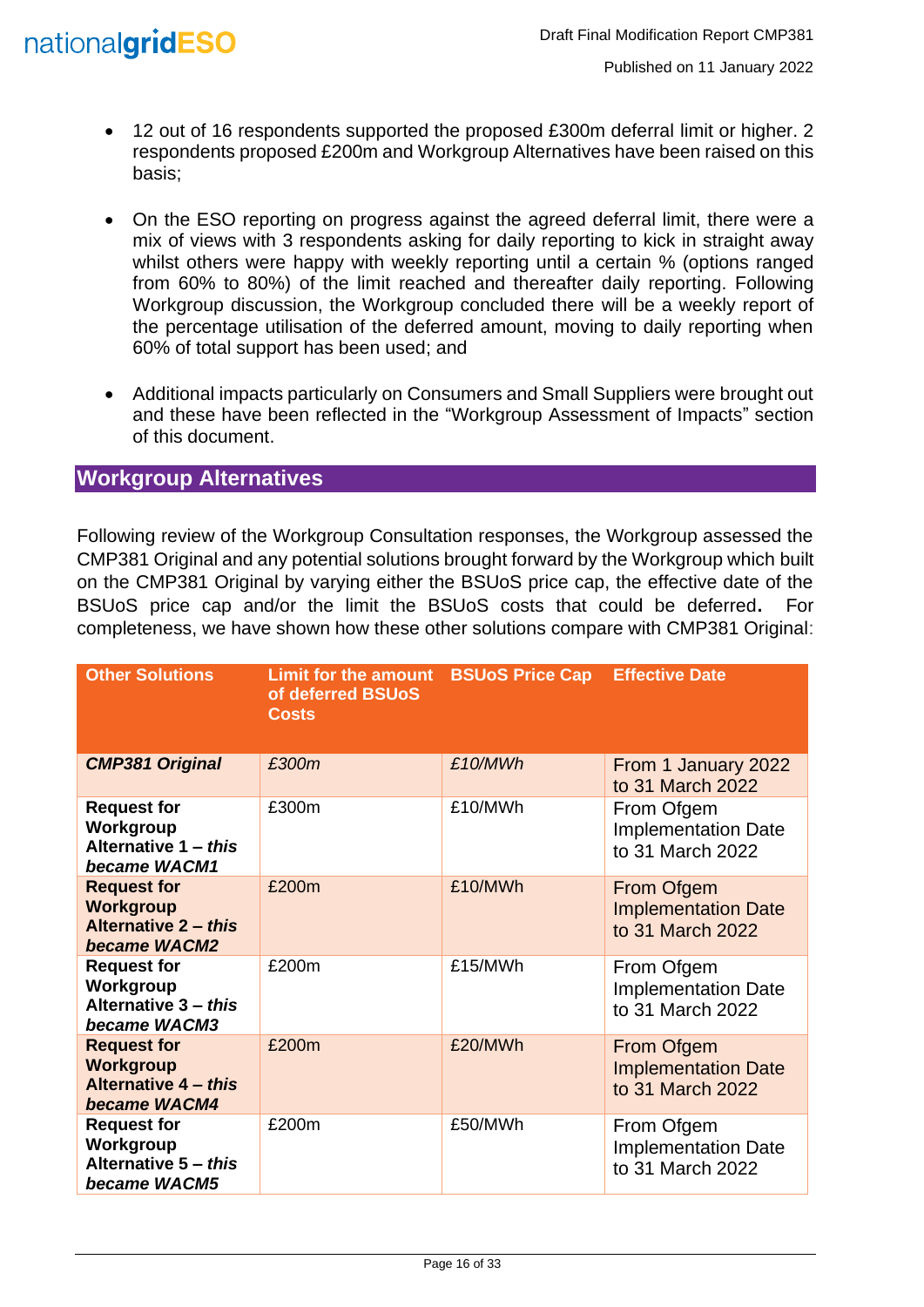The £200m Limit for the amount of deferred BSUoS Costs is discussed earlier in the "Limit the BSUoS costs that would be deferred to £300m" section of this document.

The Effective Date is discussed later in the "When will this change take place" section of this document.

The other component is the level of BSUoS Price Cap. Three alternative BSUoS Price Caps were proposed – these were:

| <b>BSUoS</b><br><b>Price Cap</b> | Justification as to why this BSUoS Price Cap may better facilitate the<br><b>CUSC Objectives than the CMP381 Original</b>                                                                                                                                                                                                                                                                                                                                                                                                                                                                                                                                                                                                                                                                                                                                                                                                                                                                                                                                                                                                                                                                                                                  |
|----------------------------------|--------------------------------------------------------------------------------------------------------------------------------------------------------------------------------------------------------------------------------------------------------------------------------------------------------------------------------------------------------------------------------------------------------------------------------------------------------------------------------------------------------------------------------------------------------------------------------------------------------------------------------------------------------------------------------------------------------------------------------------------------------------------------------------------------------------------------------------------------------------------------------------------------------------------------------------------------------------------------------------------------------------------------------------------------------------------------------------------------------------------------------------------------------------------------------------------------------------------------------------------|
| £15/MWh                          | Argue that £10/MWh is too low. Accept that this was the level set for<br>CMP350, but the proposer of this BSUoS Price Cap originally<br>argued in respect of CMP345 that £15/MWh was<br>more<br>representative of exceptionally high BSUoS prices.<br>£200m is likely to be the limit on how much cashflow the CMP381<br>BSUoS Support Scheme is able to carry and therefore £15/MWh<br>ensures that the limit is not reached too quickly and therefore seeks<br>to provide protection for the whole period to the 31 March 2022. This<br>should allow the benefits to reach a wider range of participants and<br>customers, not just those with volumes weighted more to earlier<br>months.                                                                                                                                                                                                                                                                                                                                                                                                                                                                                                                                               |
| £20/MWh                          | Argue that £20/MWh is more reflective of what constitutes an<br>unforeseen BSUoS Price. Across Autumn 2021 (September -<br>November), 9.2% of Settlement Periods had a BSUoS Price<br>exceeding £20/MWh. This is a similar proportion to the 7.0% of<br>Settlement Periods which exceeded £10/MWh during the Covid<br>Support Scheme implemented under CMP345 and CMP350. It<br>seems reasonable to defer the costs from a similar proportion of<br>Settlement Periods as was done for that time period, while adjusting<br>as BSUoS Prices are now higher.<br>BSUoS prices have historically been higher in winter than in<br>summer, so it seems reasonable to set a higher cap for a winter<br>deferral period than a summer one.<br>Over the calendar year 2021, the mean BSUoS Price for a<br>Settlement Period has been £5.99/MWh with a standard deviation<br>of £6.89/MWh. Therefore, the sum of the mean and two standard<br>deviations (for a dataset which is approximately a normal<br>distribution, this gives around 95% confidence) for 2021 is<br>£19.77/MWh. Consequently, the ESO proposes a £20/MWh cap to<br>limit any extreme Settlement Periods which go above this value<br>(rounding up to £20/MWh for simplicity. |
| £50/MWh                          | Argues that by capping at £50/MWh you would account for the truly<br>exceptional circumstances seen in the market currently<br>Notes that BSUoS prices of £50/MWh have never been seen before<br>٠<br>September 2021. To illustrate, from September 2021 - 3rd<br>December 2021, £207,766,443 was spent in BSUoS costs across<br>the 78 Settlement Periods where the BSUoS Price exceeded<br>£50/MWh. This accounts for around 30% of the total difference                                                                                                                                                                                                                                                                                                                                                                                                                                                                                                                                                                                                                                                                                                                                                                                 |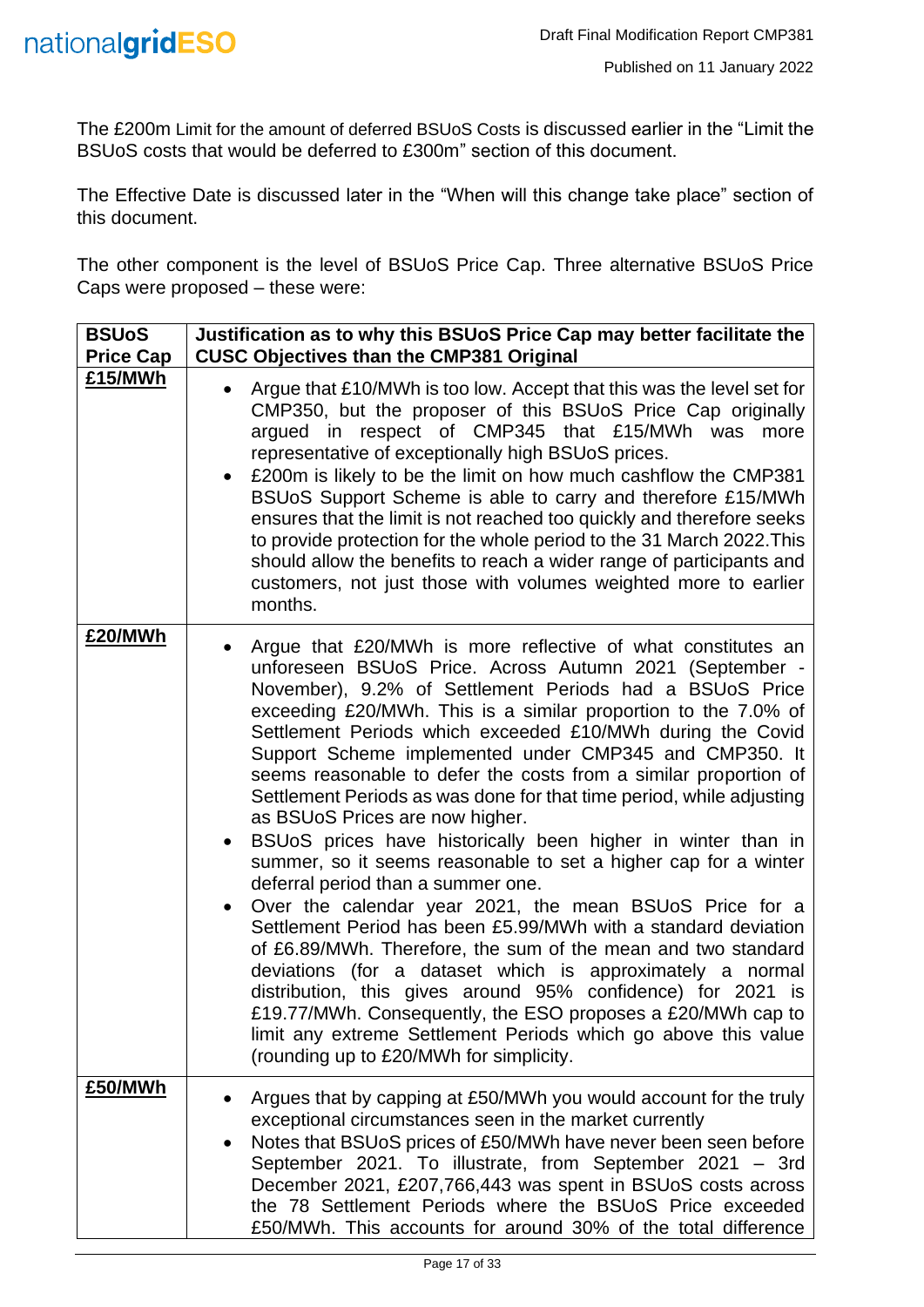| between prior ESO forecasts and outturn BSUoS costs over the past<br>4 months. By capping such extreme Settlement Periods, £65.3m<br>would have been deferred. |
|----------------------------------------------------------------------------------------------------------------------------------------------------------------|
|                                                                                                                                                                |
| • In comparison to the Covid Support Scheme implemented under                                                                                                  |
| CMP345 and CMP350, what constitutes an extreme BSUoS price                                                                                                     |
| has changed and therefore a higher price cap than the one                                                                                                      |
| implemented in CMP345 and CMP350 is appropriate.                                                                                                               |
| • BSUoS prices have historically been higher in winter than in                                                                                                 |
| summer, so it seems reasonable to set a higher cap for a winter<br>deferral period than a summer one.                                                          |
|                                                                                                                                                                |

Some Workgroup Members argued that if the BSUoS price cap is too low, then (depending on how your view of future BSUoS prices) the CMP381 BSUoS Support Scheme is potentially all used up early and arguably the support would only reach a limited number of market participants and future consumer burdens would be greater. Additionally, if the support is all used up it wouldn't necessarily be available for a similar future mechanism (if a need should arise). However, some Workgroup Members noted that a BSUoS price cap of £50/MWh would not offer sufficient support to market participants. A Workgroup Member added that if there is a BSUoS cap, then parties would potentially add lower risk premia, meaning lower BSUoS prices and the deferred limit not being used up as quickly as may be expected. In their opinion, this is justification for a lower BSUoS cap.

The Workgroup reviewed all of these proposed solutions and following, this review, all five of these were voted on and taken forward by the Workgroup. The Request for Alternative 5 did not receive majority support from the Workgroup. However, the Chair noted that although the £50/MWh BSUoS price cap covers exceptional costs, it is possible that the Request for Alternative 5 may better facilitate the overall objectives than the Original for some market participants and it would be prudent to present this option to Ofgem, who expressed a wish to see a range of options. The Chair therefore decided that this should be progressed as WACM5.

#### <span id="page-17-0"></span>**Legal Text**

The Legal Text for all the proposed solutions can be found in Annex 9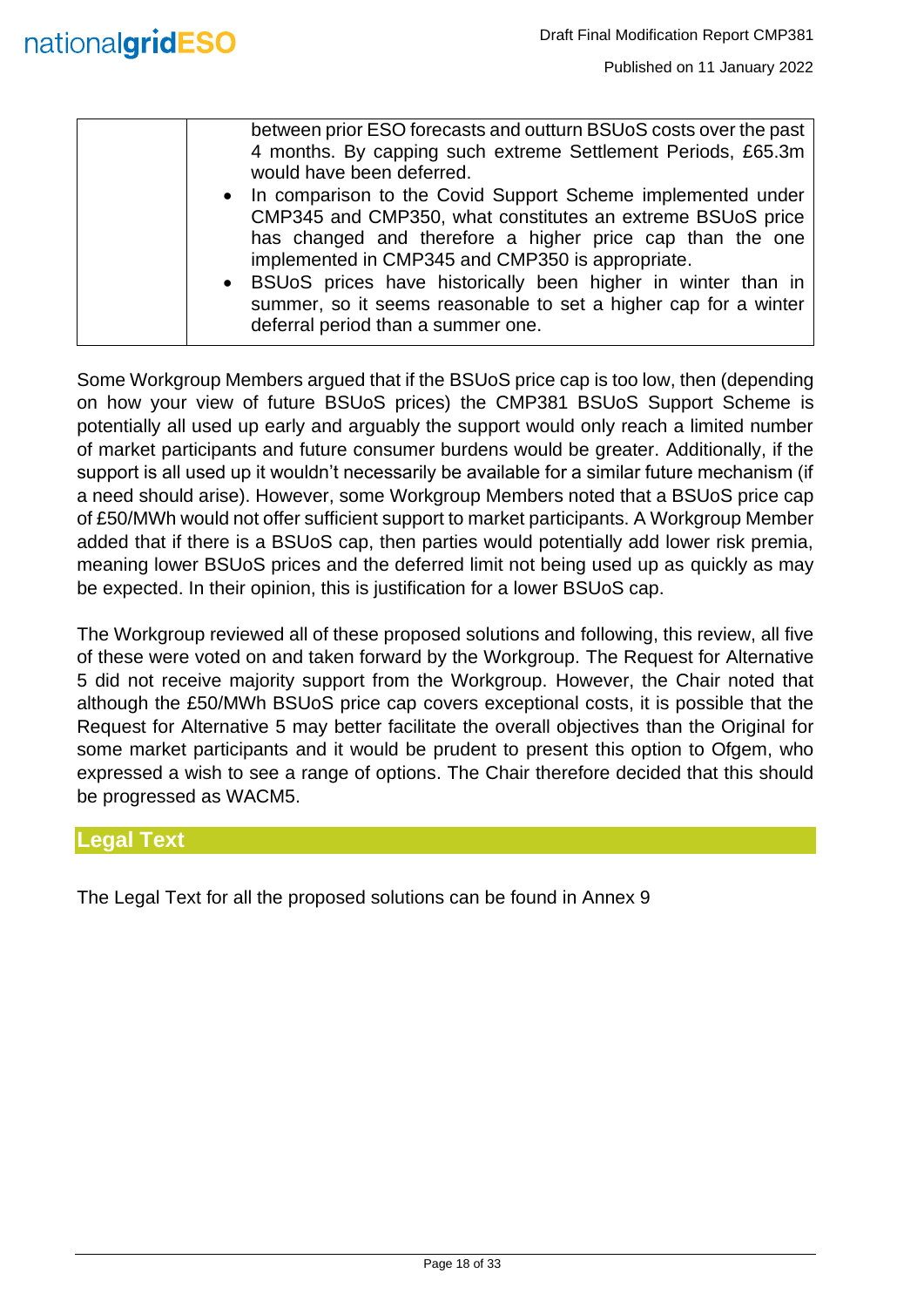## <span id="page-18-0"></span>**What is the impact of this change?**

### <span id="page-18-1"></span>**Proposer's assessment against Code Objectives**

<span id="page-18-2"></span>

| <b>Proposer's assessment against CUSC Charging Objectives</b>                                                                                                                                                                                                                                                                                                                                                                                                     |                                                                                                                                                                                                                                                                                                                                                                                                                                                                                                                                                                              |
|-------------------------------------------------------------------------------------------------------------------------------------------------------------------------------------------------------------------------------------------------------------------------------------------------------------------------------------------------------------------------------------------------------------------------------------------------------------------|------------------------------------------------------------------------------------------------------------------------------------------------------------------------------------------------------------------------------------------------------------------------------------------------------------------------------------------------------------------------------------------------------------------------------------------------------------------------------------------------------------------------------------------------------------------------------|
| <b>Relevant Objective</b>                                                                                                                                                                                                                                                                                                                                                                                                                                         | <b>Identified impact</b>                                                                                                                                                                                                                                                                                                                                                                                                                                                                                                                                                     |
| (a) That compliance with the use of system charging<br>methodology facilitates effective competition in the<br>generation and supply of electricity and (so far as is<br>consistent therewith) facilitates competition in the sale,<br>distribution, and purchase of electricity;                                                                                                                                                                                 | <b>Positive</b><br>We believe this proposal<br>will have a positive impact<br>on consumers as it spreads<br>the recovery of a portion of<br>the exceptional BSUoS<br>costs over a longer period,<br>providing time for<br>consumers to budget for<br>these exceptional costs at a<br>time of already extreme<br>power prices. Further it<br>reduces the risk of further<br>destabilisation of industry<br>participants, to mitigate<br>against further insolvencies<br>that would simply lead to<br>greater costs for<br>consumers, and further<br>disruption of the market. |
| (b) That compliance with the use of system charging<br>methodology results in charges which reflect, as far as is<br>reasonably practicable, the costs (excluding any payments<br>between transmission licensees which are made under and<br>accordance with the STC) incurred by transmission<br>licensees in their transmission businesses and which are<br>compatible with standard licence condition C26<br>requirements of a connect and manage connection); | <b>Positive</b><br>This enables all costs<br>incurred by transmission<br>licensees to be recovered,<br>but over a period of time<br>that is more manageable<br>and will drive greater<br>payment from industry<br>participants. Paradoxically,<br>seeking to recover costs in<br>a shorter period (i.e. by not<br>introducing this<br>modification) could<br>ultimately result in less cost<br>being recovered by<br>transmission licensees due<br>to the risk of driving further<br>industry insolvency and<br>non-payment leading to<br>stranded costs.                    |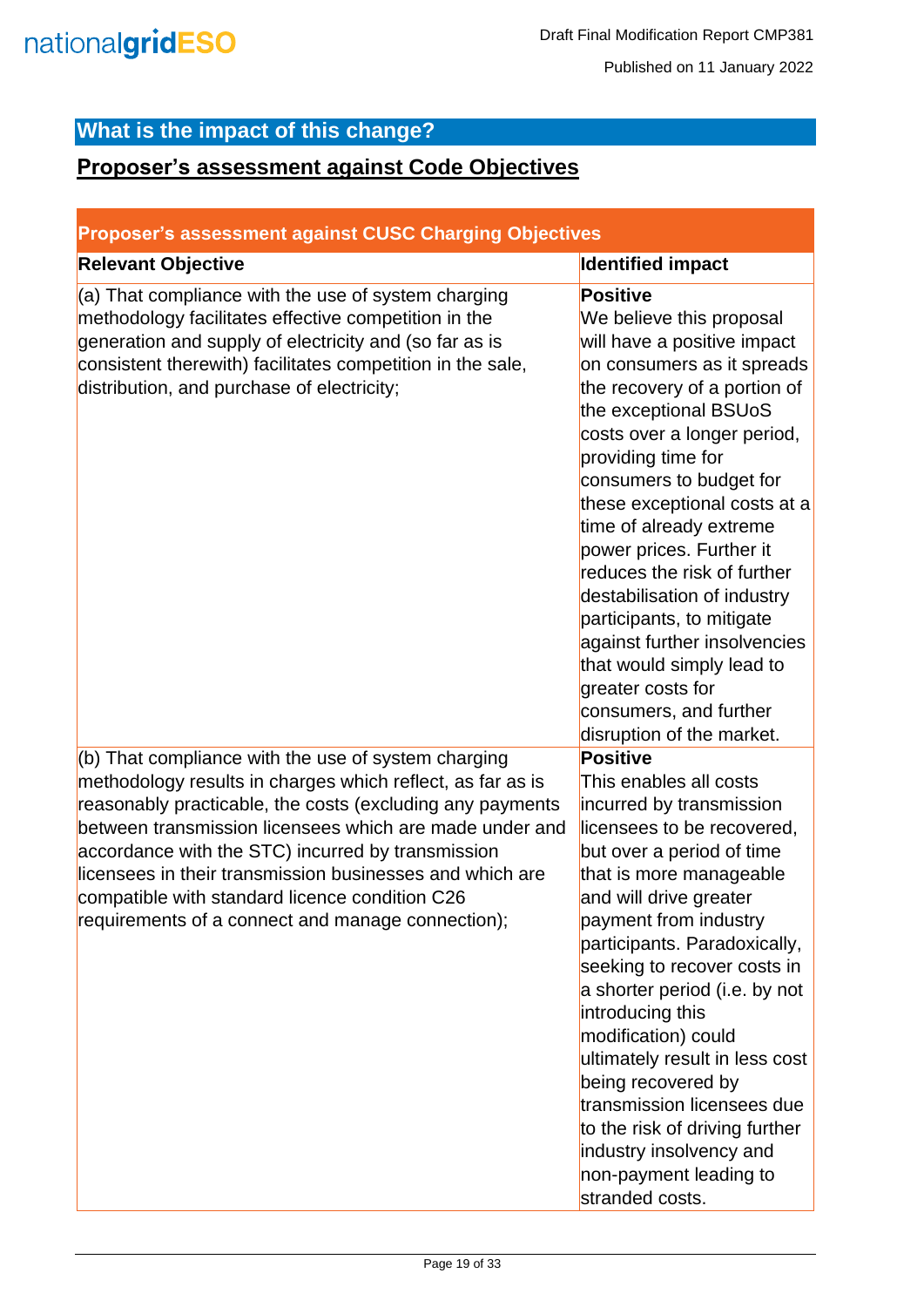| $(c)$ That, so far as is consistent with sub-paragraphs (a) and                                                     | <b>Positive</b>                                                               |
|---------------------------------------------------------------------------------------------------------------------|-------------------------------------------------------------------------------|
| $(6)$ , the use of system charging methodology, as far as is                                                        | This is fully consistent with                                                 |
| reasonably practicable, properly takes account of the                                                               | para (a), similar in approach                                                 |
| developments in transmission licensees' transmission                                                                | to previous modifications                                                     |
| businesses;                                                                                                         | that have been approved                                                       |
|                                                                                                                     | and adopted successfully.                                                     |
| $\vert$ (d) Compliance with the Electricity Regulation and any<br>relevant legally binding decision of the European | <b>Neutral</b>                                                                |
| Commission and/or the Agency *; and                                                                                 |                                                                               |
| $\vert$ (e) Promoting efficiency in the implementation and                                                          | <b>Neutral</b>                                                                |
| administration of the system charging methodology.                                                                  | There should be little, if any,<br>system impact as the<br>change can use the |
|                                                                                                                     | processes introduced by<br>CMP345 and CMP350.                                 |
| *Objective (d) refers specifically to European Regulation 2009/714/EC. Reference to the                             |                                                                               |
| Agency is to the Agency for the Cooperation of Energy Regulators (ACER).                                            |                                                                               |

<span id="page-19-0"></span>

#### **Workgroup assessment of Impacts**

#### **Consumers**

The Workgroup identified different Consumer groups and summarised the impacts in the table below. This has been updated following feedback during the Workgroup Consultation from parties representing Consumers:

| <b>Consumer Categories</b>                                     | <b>With CMP381</b>                                                                                                                                                                                                                                                 | <b>Without CMP381</b>                                                                                                                                                                                                                                 |
|----------------------------------------------------------------|--------------------------------------------------------------------------------------------------------------------------------------------------------------------------------------------------------------------------------------------------------------------|-------------------------------------------------------------------------------------------------------------------------------------------------------------------------------------------------------------------------------------------------------|
| <b>Domestic - on Default</b><br><b>Tariff Cap</b>              | Recovery of exceptional<br>costs from Q1 2022 spread<br>over 2 years from October<br>2022. Could reduce price<br>impact from October 2022<br>to September 2023;<br>however, price impacts in<br>subsequent cap periods<br>would need to increase to<br>compensate. | Recovery of exceptional<br>costs from Q1 2022 spread<br>over 1 year from October<br>2022. Could increase price<br>impact from October 2022<br>to September 2023;<br>however, there would be<br>no price impact in<br>subsequent cap periods           |
| Domestic – not on<br><b>Default Tariff Cap</b>                 | Not see any change until<br>the end of their fixed tariff.<br>Future fixed tariff may<br>include deferred costs<br>associated with CMP381<br>but may also include lower<br>risk premium as a result<br>exceptional costs<br>addressed by CMP381                    | Not see any change until<br>the end of their fixed tariff.<br>Future fixed tariff will not<br>include costs associated<br>with CMP381 but may<br>include higher risk premium<br>as a result of exceptional<br>costs not addressed by<br><b>CMP381</b> |
| <b>Non-Domestic - Not</b><br><b>BSUoS cost pass</b><br>through | Not see any change until<br>the end of their fixed tariff.<br>Future tariff may include                                                                                                                                                                            | Not see any change until<br>the end of their fixed tariff.<br>Future fixed tariff will not                                                                                                                                                            |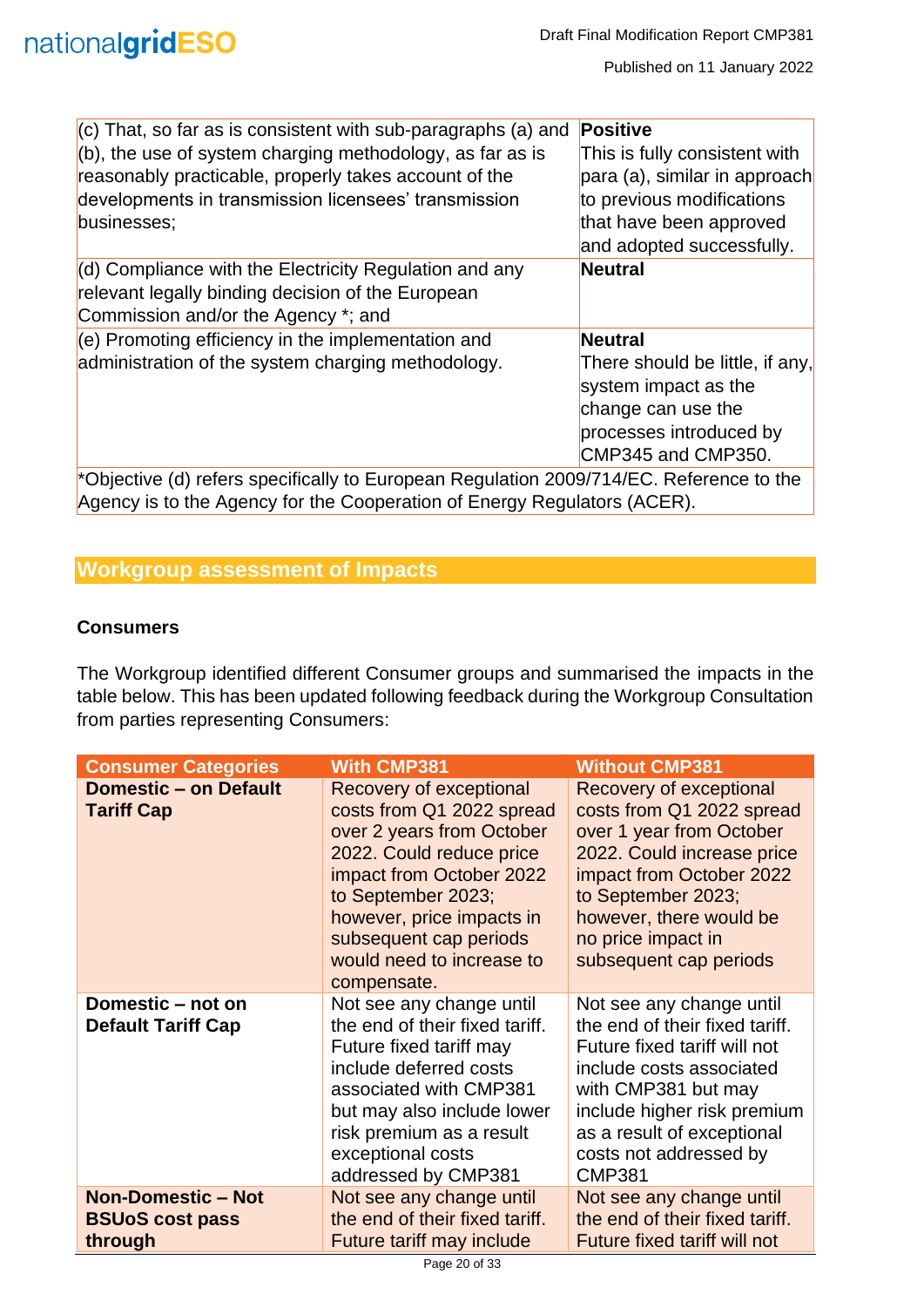|                                                  | deferred costs associated<br>with CMP381 but may also<br>include lower risk premium<br>as a result exceptional<br>costs addressed by<br><b>CMP381</b> | include costs associated<br>with CMP381 but may<br>include higher risk premium<br>as a result of exceptional<br>costs not addressed by<br><b>CMP381</b> |
|--------------------------------------------------|-------------------------------------------------------------------------------------------------------------------------------------------------------|---------------------------------------------------------------------------------------------------------------------------------------------------------|
| <b>Non-Domestic - BSUoS</b><br>cost pass through | Exceptional Q1 2022<br><b>BSUoS</b> costs deferred to<br>be recovered in a<br>predicable manner in 22/23<br>directly charged to the<br>Consumer       | Continued exceptional<br>BSUoS prices for Q1 2022<br>but lower BSUoS costs in<br>22/23 directly charged to<br>the Consumer                              |

In summary, Consumers will be impacted differently but will in general end up paying higher costs in the short term (to the extent that improved cost pass-through is achieved) but with potential longer-term benefits through reduced risk premiums, reflecting the reduced risk associated with the recovery of efficiently incurred costs.

To try and answer the question what portion of the deferred costs would be moved onto Consumers?, the Workgroup noted the information, that Frontier Economics published in their analysis of the impacts of CMP361, regarding the breakdown of tariff types in the domestic sector. The incidence of tariff types and the corresponding modelling assumptions on contract lengths are shown in the table below. The Workgroup acknowledged that the numbers are out of date and there has been a lot of movement since April 2021 but provides some indication of % of customers on different tariff types in the domestic sector.

| <b>Modelling assumption</b>             | <b>Tariff type</b>       | <b>Number of customer</b><br>accounts | $\%$<br>contribution |
|-----------------------------------------|--------------------------|---------------------------------------|----------------------|
|                                         | Non-standard variable    | 324,537                               | 1%                   |
| Modelled as 6-month<br>fixed contracts  | Default tariff <3 years  | 10,037,333                            | 36%                  |
|                                         | Default tariff > 3 years | 6,892,529                             | 25%                  |
| Modelled as 12-month<br>fixed contracts | 0-12 month fixed         | 6,572,754                             | 24%                  |
| Modelled as 24-month<br>fixed contracts | 13-24 month fixed        | 3,002,112                             | 11%                  |
| Modelled as 3-year fixed<br>contracts   | >24 month fixed          | 1,073,923                             | 4%                   |

Figure 29 Incidence of contracts by length in the domestic segment

Source: Ofgem, Tariff RFI submitted by domestic suppliers, data as of April 2021

Note: In using this data we have assumed that the number of customer accounts are a good representation of volumes consumed.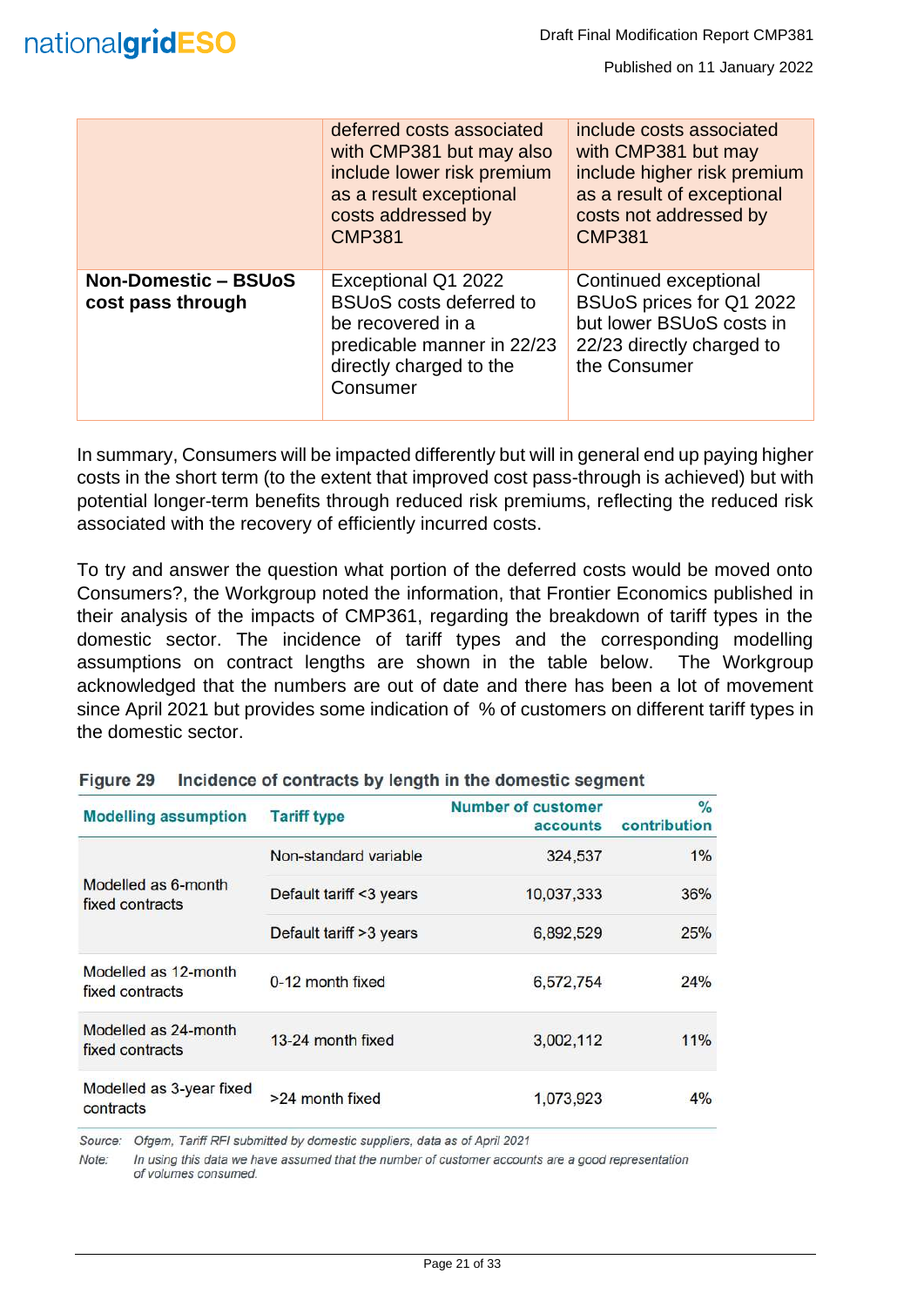

The short-term consumer impact is arguably lower if less costs are deferred into 2022/2023; however, it is in the long-term interests of consumers that the market operates effectively and Suppliers and Generators are able to recover efficiently incurred costs.

#### **Suppliers**

As Suppliers have sold many fixed price products over the latter half of 2021, without these exceptional BSUoS prices taken into account, they could be exposed to significant losses without this mitigation. In the current retail market this could drive more suppliers to leave the market, thereby reducing competition and therefore competitive forces which keep prices low for customers. Where customers are on the Default Tariff, the current price cap provides Suppliers with a BSUoS allowance of £4.35/MWh which is fixed until March 2022. This compares to an observed outturn to date for Winter-21 of £10.66/MWh (SF data to 27 November 2021). Suppliers with customers on the Default Tariff are therefore exposed to a significant shortfall attributable to the current high BSUoS rates. Suppliers with a higher percentage of Customers on the Default Tariff Cap will experience more of an adverse impact and hence this will distort competition. However, as part of their response to the Workgroup Consultation, a Supplier argued that some Suppliers will be adversely impacted by the deferral of charges to future periods since their charging base will be larger in future periods and many contracts are already signed for those future periods and therefore prices have already been fixed with customers – this could create distortions in the market.

Further Supplier failures would place unprecedented pressure on different parts of the industry and so could have unforeseen whole-system consequences. Information about the likelihood of BSUoS costs driving supplier failure is difficult to quantify as this is commercially sensitive information for individual organisations. This information could be shared with Ofgem directly, should parties wish to. CMP381 could arguably also lead to fewer Supplier failures that would have otherwise occurred and which would have led to greater costs for consumers, and further disruption of the market. The Workgroup also discussed how the solution in CMP381 is not targeted towards mitigating Supplier failure; it supports the whole market.

Deferring costs to a future period will allow Suppliers to reflect a portion of these costs into future tariff offerings. However, in the view of a respondent to the Workgroup Consultation representing Consumers, it is Consumers who will be paying the "portion of these costs" rather than Suppliers and also these costs will effectively be moved from a period (Q1 2022) under one set of Price Caps to a period where a different set of price caps will apply.

Such protection will reduce the level of risk that will need to be factored into future tariffs and facilitate effective competition in the generation and supply of electricity and as a result, lower the long-term costs to consumers. However, in the view of a respondent to the Workgroup Consultation representing Consumers, Suppliers would not reflect the risk of truly 'exceptional' events in consumer tariffs as it could make these tariffs uncompetitive. In that case there would be no impact on future tariffs.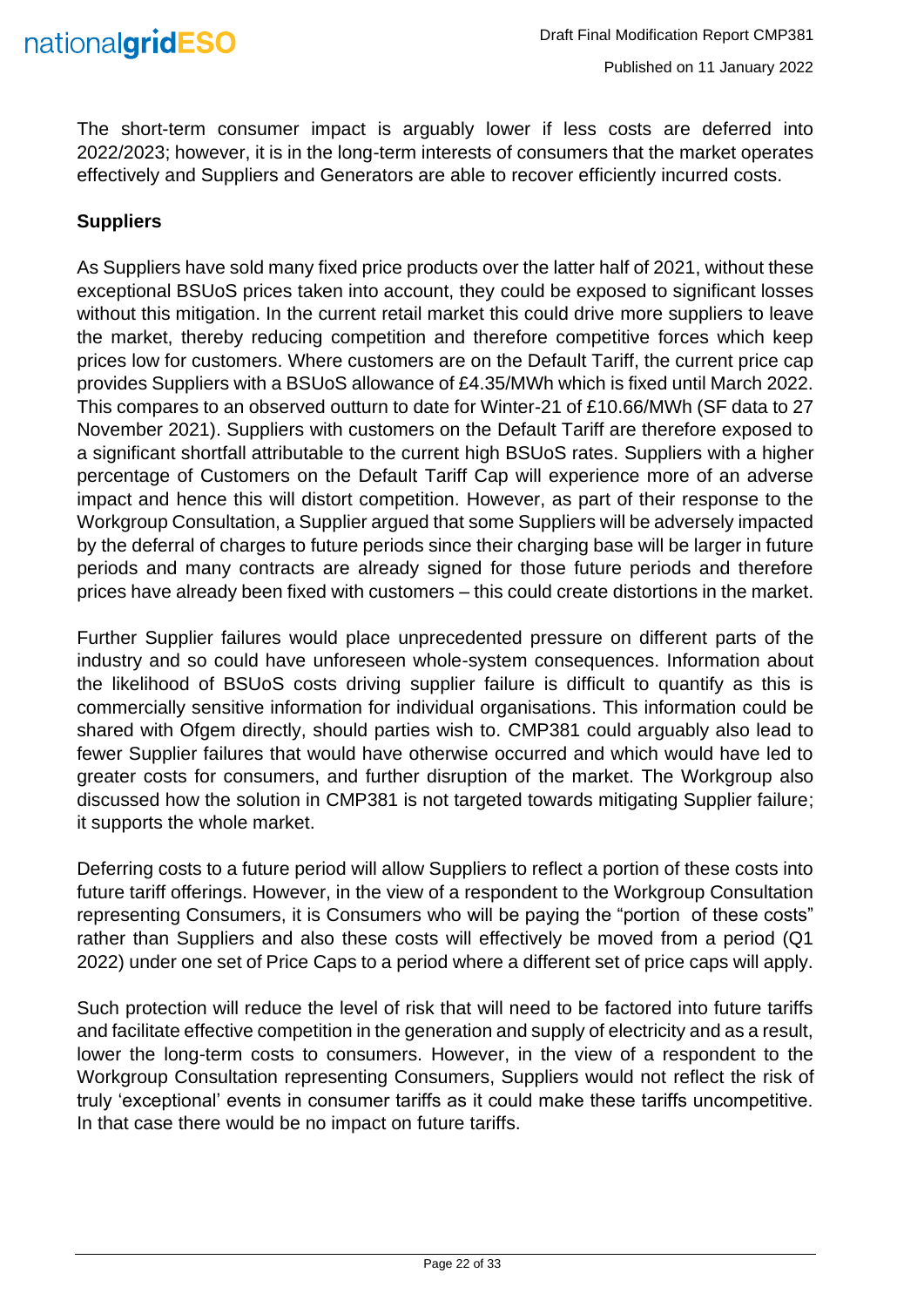#### **Suppliers – Impact on Default Tariff Cap**

Suppliers currently operate under a tariff cap regime for domestic customers. The Default Tariff Cap sets a maximum amount that can be charged for a typical domestic customer on a default tariff i.e. a standard variable tariff or a default fixed term or prepayment tariff.

The Supply Licence (Condition 28AD) and supporting annexes set out the methodology for calculating the level of the Default Tariff Cap. The tariff cap is currently scheduled to expire on 31 December 2023. At the beginning of every February and August, Ofgem publish the level of the cap for the forthcoming charge restriction period, which run from April to September (Summer) and October to March (Winter). The cap provides allowances for wholesale costs and network costs (including BSUoS), as well as for other costs, and is set at a level which reflects Ofgem's view of efficient costs.

The BSUoS element of the tariff cap methodology is currently set on a lagged pass-through basis. Specifically, the BSUoS allowance is derived using a volume weighted average of BSUoS charges in £/MWh in each settlement period across the preceding year ahead of publication of the tariff cap level. The summer (Apr-Sep) tariff cap uses BSUoS data from the previous calendar year and the winter tariff cap (Oct-Mar) uses BSUoS data from 1 July in the previous year to 30 June. This weighted average charge is then uplifted by forecast losses before being multiplied by annual domestic consumption to provide the BSUoS allowance in the tariff cap.

Should CMP381 be implemented, the amount of BSUoS costs deferred would be recovered between April 2022 and March 2023, and this would flow through to the Default Tariff Cap over four price cap periods starting from October 2022. If CMP381 is not implemented, the amount that would have been deferred would instead be recovered over two price cap periods starting from October 2022.

Assuming that £300m would be deferred under CMP381, this is illustrated in the following example:

|                       | Jan-Mar 2022 | Apr-Jun<br>2022 | Jul-Sep<br>2022 | Oct-Dec<br>2022 | Jan-Mar<br>2023 |
|-----------------------|--------------|-----------------|-----------------|-----------------|-----------------|
| Amount Deferred (£m)  | $-E300$      |                 |                 |                 |                 |
| Amount Recovered (£m) |              | £75             | £75             | £75             | £75             |

|                                       | <b>Latest Price</b><br>Cap Model |
|---------------------------------------|----------------------------------|
| <b>Industry BSUoS Volume</b><br>(MWh) | 466,638,748                      |
| Domestic consumption<br>(MWh)         | 3.1                              |
| <b>BSUoS</b> losses adjustment        | 110%                             |

|                     |           | Amount included in cap<br>calculation (£m) |               |                      | Impact on cap level<br>(£/vear) |
|---------------------|-----------|--------------------------------------------|---------------|----------------------|---------------------------------|
| Impact on Price Cap | Data used | <b>Status</b><br>Quo                       | <b>CMP381</b> | <b>Status</b><br>Quo | <b>CMP381</b>                   |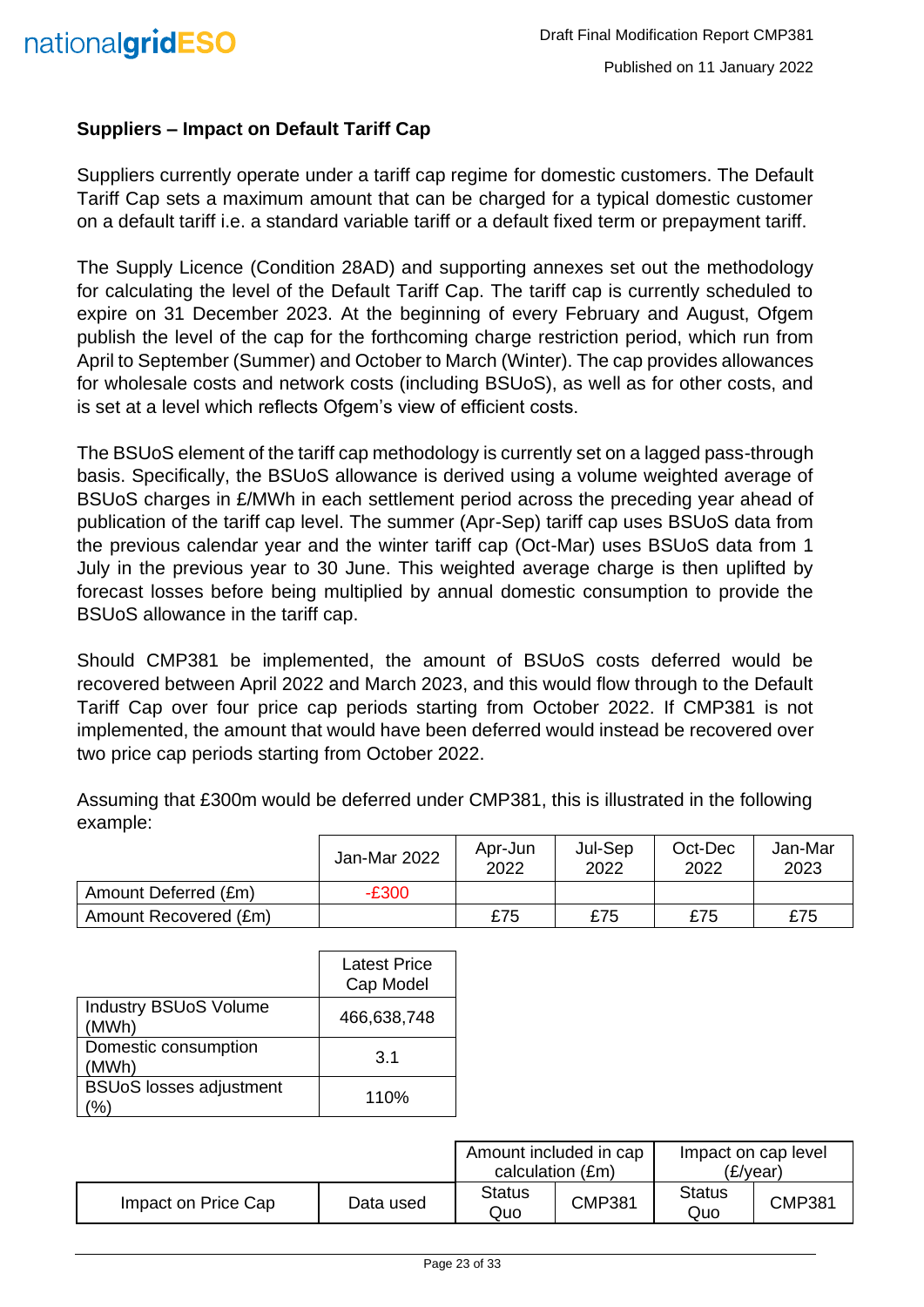| 2022-23 Summer  | Jan-21 to Dec-       | £0   | £0   | £0.00 | £0.00 |
|-----------------|----------------------|------|------|-------|-------|
| 2022-23 Winter  | Jul-21 to Jun-<br>22 | £300 | £75  | £2.18 | £0.55 |
| 2023-24 Summer  | Jan-22 to Dec-<br>22 | £300 | £225 | £2.18 | £1.64 |
| 2023-24 Winter  | Jul-22 to Jun-<br>23 | £0   | £225 | £0.00 | £1.64 |
| 2024-25 Summer* | Jan-23 to Dec-<br>23 | £0   | £75  | £0.00 | £0.55 |

\*assuming price cap is extended beyond current scheduled end date

#### **Generators**

- Generators in Great Britain are faced with these sudden and substantial additional costs which they are unable to fully recover in the wholesale market given forward trading timescale and therefore could cease trading or operating which, could impact on the security of the electricity system.
- The recent increase in BSUoS volatility has increased the risk premia that generators add to their offer prices in the forward market and the Balancing Mechanism.
- The effects on Generators will depend on their contractual positions.
	- $\circ$  Those who have contracted a significant amount of their power over the long term will benefit either by relieving losses resulting from under-forecasting BSUoS or providing additional gains in periods when BSUoS was anticipated correctly.
	- o Those operating in shorter term markets such as day-ahead, intraday and the Balancing Mechanism would find it more difficult to predict when and how often the cap might take effect as the relationship between demand and price levels becomes less clear for lower levels of price cap.
- Ofgem's recent [open letter](https://www.ofgem.gov.uk/publications/open-letter-trends-balancing-costs-2021) identifies high balancing costs as one of the drivers for the significant increase in BM offer prices. This is because Generators need to factor the risk of high BSUoS prices into their offer price – therefore CMP381 could have a material impact on offer prices by removing uncertainty in expected BSUoS costs above a certain £/MWh threshold. This should reduce offer prices and provide benefits to all (reduced risk to Generators offering services and reduced BSUoS costs for generators, suppliers and consumers).
- CMP381 could arguably also lead to fewer insolvencies of energy market participants that would have otherwise occurred and which would have led to greater costs for consumers, and further disruption of the market.

#### **Traders**

• Any changes to BSUoS impact wholesale prices. Impact wholesale prices, by virtue of reduced risk premia; and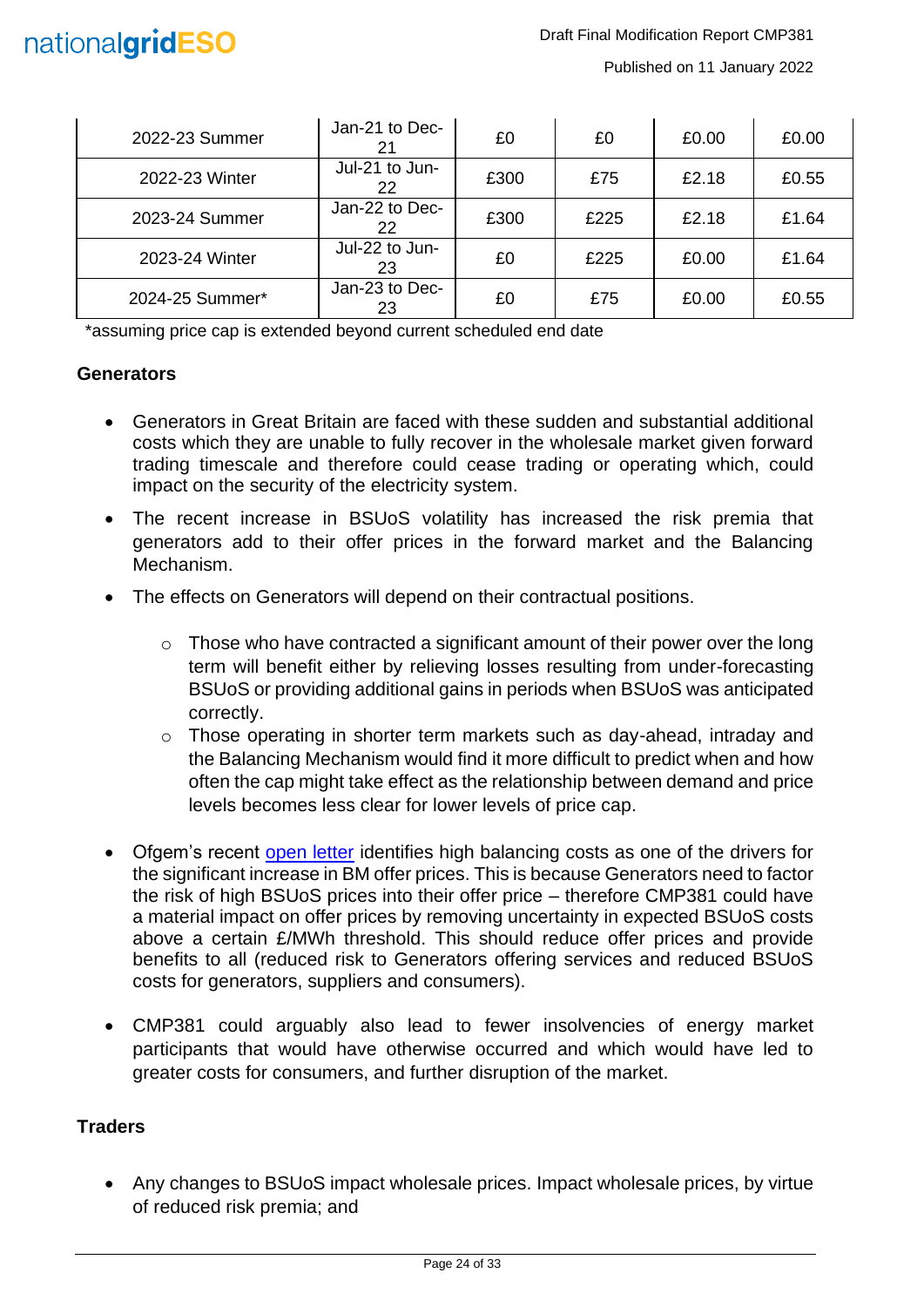

• Likewise, the carryover of £200m or £300m into 2022/23 will impact forward prices.

#### **ESO**

- The £300m deferral, proposed in the CMP381 Original represents a significant cashflow risk for ESO and reported financial loss of up to £300m for FY22. This will be rectified in FY23 as a £300m profit. In general, under a lower BSUoS price cap, this cost will increase, increasing the exposure of the ESO. This could have an impact on future financeability.
- The ESO Workgroup Member stated that the maximum that the ESO is able to finance is £200m and therefore, in their opinion, would not be able to support the Original Proposal or WACM1. Some Workgroup Members argued that the ESO was part of the wider National Grid group and believes there is opportunity to seek further finance up to the limit required by the Original Proposal or WACM1.
- The re-introduction of a BSUoS cap to the total amount of deferred BSUoS costs will add an additional step to the ESO's process and will require additional monitoring by the ESO. This will increase the resource requirements in the revenue team for both daily reporting and increase HMRC reporting (due to increased settlement periods where the cap is breached). However, this is not expected to be difficult to implement as was already implemented for CMP345 and CMP350.

#### <span id="page-24-0"></span>**Workgroup Vote**

The Workgroup met on 31 December 2021 to carry out their Workgroup Vote. 8 Workgroup Members voted, and the full Workgroup vote can be found in Annex 10. The tables below provide:

The tables below provide:

- a summary of how many Workgroup members believed the Original and each of the five WACMs were better than the Baseline; and
- a summary of the Workgroup members view on the best option to implement this change.

The Applicable CUSC (charging) Objectives are:

#### **CUSC charging objectives**

- a) That compliance with the use of system charging methodology facilitates effective competition in the generation and supply of electricity and (so far as is consistent therewith) facilitates competition in the sale, distribution and purchase of electricity;
- b) That compliance with the use of system charging methodology results in charges which reflect, as far as is reasonably practicable, the costs (excluding any payments between transmission licensees which are made under and accordance with the STC) incurred by transmission licensees in their transmission businesses and which are compatible with standard licence condition C26 requirements of a connect and manage connection);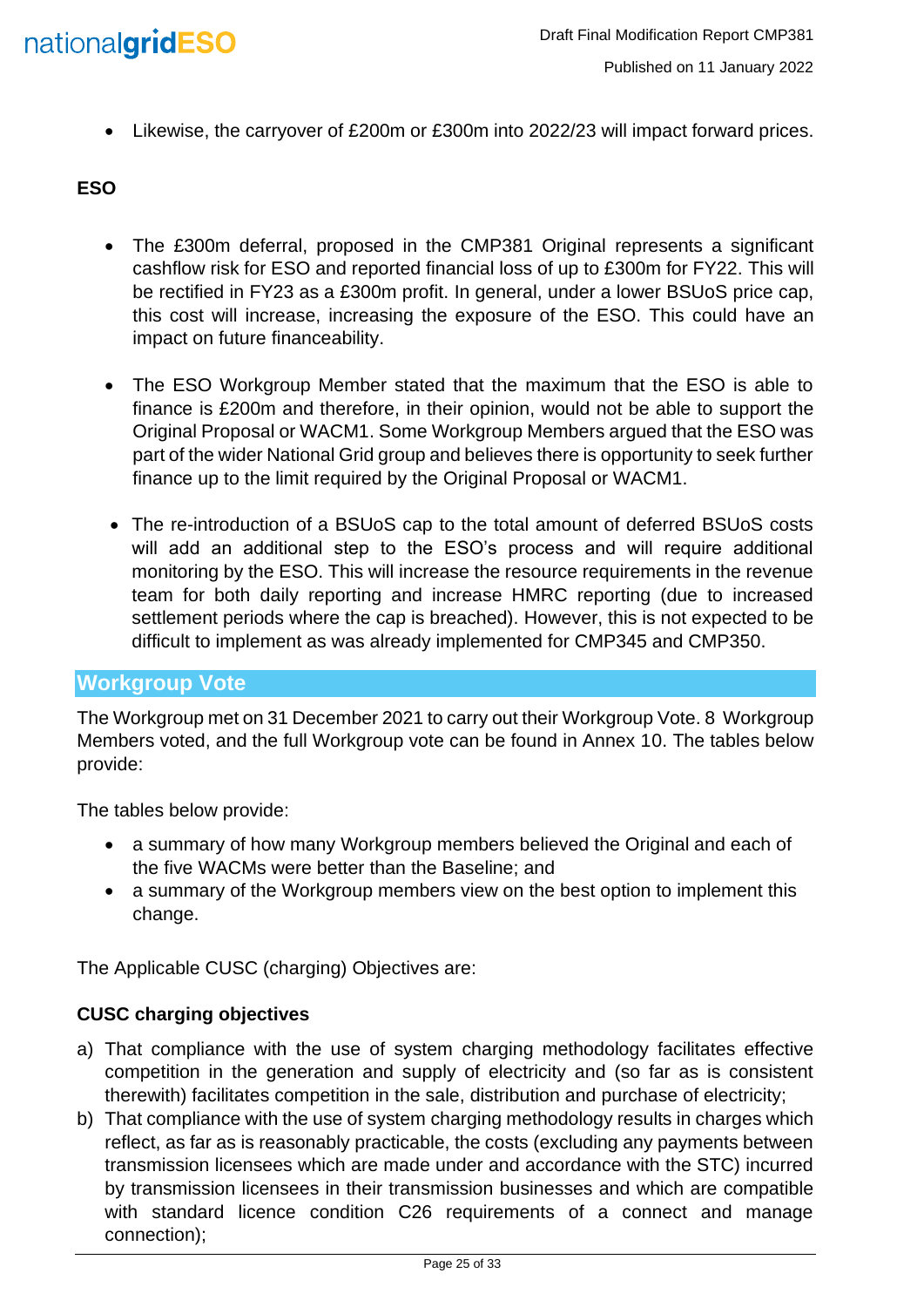

- c) That, so far as is consistent with sub-paragraphs (a) and (b), the use of system charging methodology, as far as is reasonably practicable, properly takes account of the developments in transmission licensees' transmission businesses;
- d) Compliance with the Electricity Regulation and any relevant legally binding decision of the European Commission and/or the Agency \*; and
- e) To promote efficiency in the implementation and administration of the system charging methodology

\*Objective (d) refers specifically to European Regulation 2009/714/EC. Reference to the Agency is to the Agency for the Cooperation of Energy Regulators (ACER).

#### **Assessment of the Original and WACM1 to WACM5 inclusive vs Baseline**

The Workgroup concluded by majority that the Original and WACMs 1- 5 inclusive better facilitated the Applicable Objectives than the Baseline.

| <b>Option</b>     | Number of voters that voted this option as<br>better than the Baseline |
|-------------------|------------------------------------------------------------------------|
| Original          |                                                                        |
| WACM1             |                                                                        |
| WACM <sub>2</sub> |                                                                        |
| WACM3             |                                                                        |
| WACM4             |                                                                        |
| WACM <sub>5</sub> |                                                                        |

#### **Best Option**

| Workgroup<br><b>Member</b> | <b>Company</b>            | <b>BEST Option?</b> | <b>Which objective(s)</b><br>does the change<br>better facilitate? (if<br>baseline not<br>applicable) |
|----------------------------|---------------------------|---------------------|-------------------------------------------------------------------------------------------------------|
| <b>Simon Vicary</b>        | <b>EDF</b> Energy         | Original            | a, b, c                                                                                               |
| Jenny Doherty              | National Grid ESO         | WACM5               | a, b                                                                                                  |
| <b>Niall Coyle</b>         | <b>E-ON</b>               | Original            | a, c                                                                                                  |
| Paul Jones                 | Uniper                    | WACM3               | a                                                                                                     |
| Josh Logan                 | <b>Drax</b>               | Original            | la                                                                                                    |
| Graz<br>Macdonald          | <b>Waters Wye</b>         | WACM1               | a, b, c                                                                                               |
| Damian Clough              | <b>SSE Generation Ltd</b> | Original            | a                                                                                                     |
| George Moran               | Centrica                  | WACM1               | a                                                                                                     |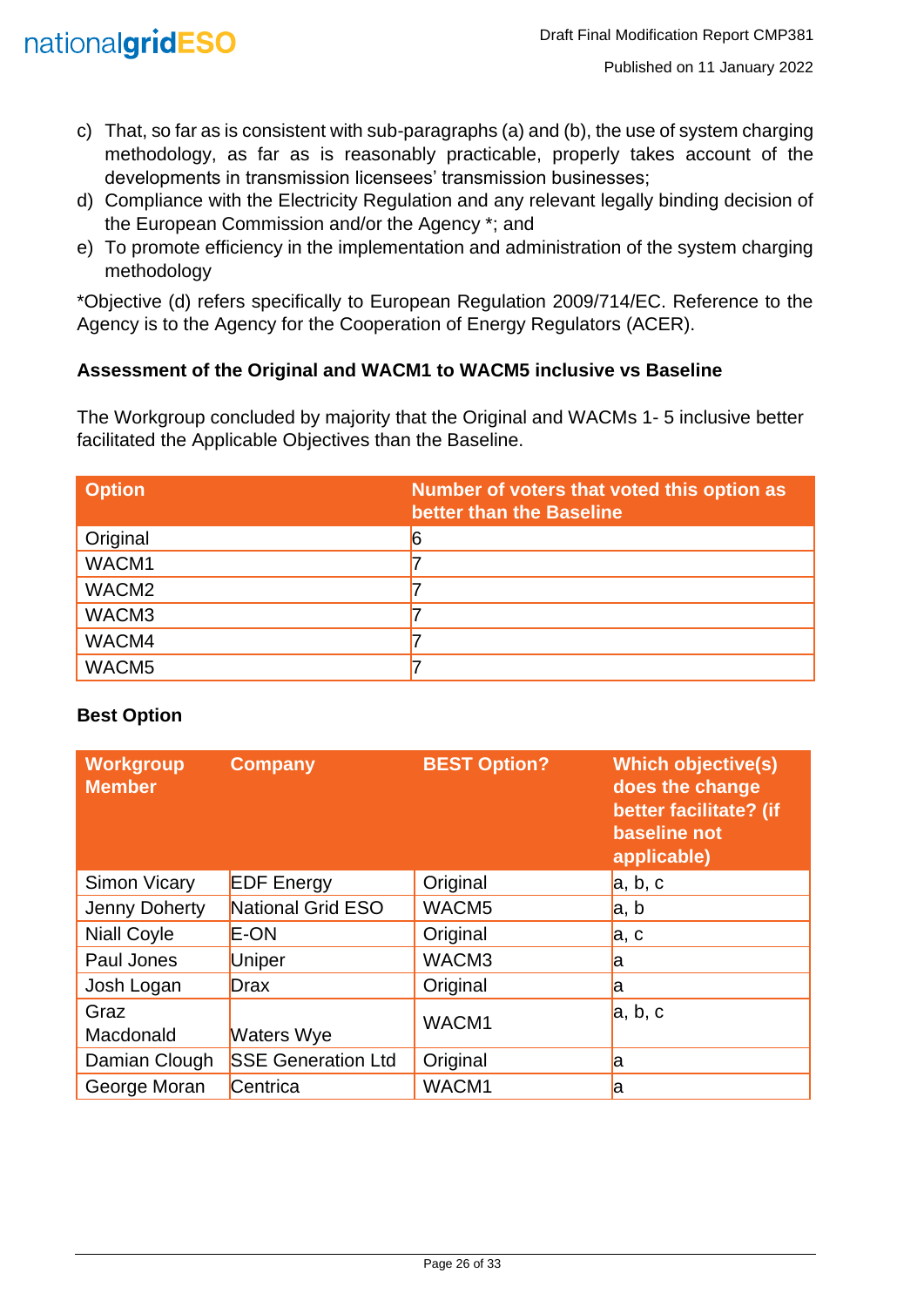#### <span id="page-26-0"></span>**Code Administrator Consultation summary**

The Code Administrator Consultation was issued on the 6 January 2022 and closed on 10 January 2022 and received 14 responses (all non-confidential). A summary of the non-confidential responses and the full non-confidential responses can be found in Annexes 11 and 12 respectively. In summary:

- 12 out of 14 respondents supported at least 1 of the proposed options. The majority of the 12, supported the options (Original or WACM1) which include the lowest BSUoS Cap of £10/MWh, as this would maximise the support available. Some argued that the higher BSUoS Caps wouldn't go far enough, although 1 respondent expressed a preference for a BSUoS Cap of £50/MWh, as they believe it is in the interests of consumers for there to be confidence that the cap will remain in place throughout the period. The 2 out of the 14 respondents who do support the change, called for a more targeted approach. One of them was concerned that this transfers the cost of suppliers exposure to high BSUoS costs onto consumers at a time when the price of energy is already high. The other respondent proposed that only the cashflow impacts should be addressed;
- There were a mix of views as to whether or not the Effective Date should be 1 January 2022 as these BSUoS prices won't have been invoiced by the Implementation Date (if 17 January 2022 as per Urgent timeline) whilst others specifically expressed that they do not support "retrospectivity";
- There were general comments as to why the current BSUoS costs are exceptional and/or unforeseen; and
- No Legal Text issues were identified.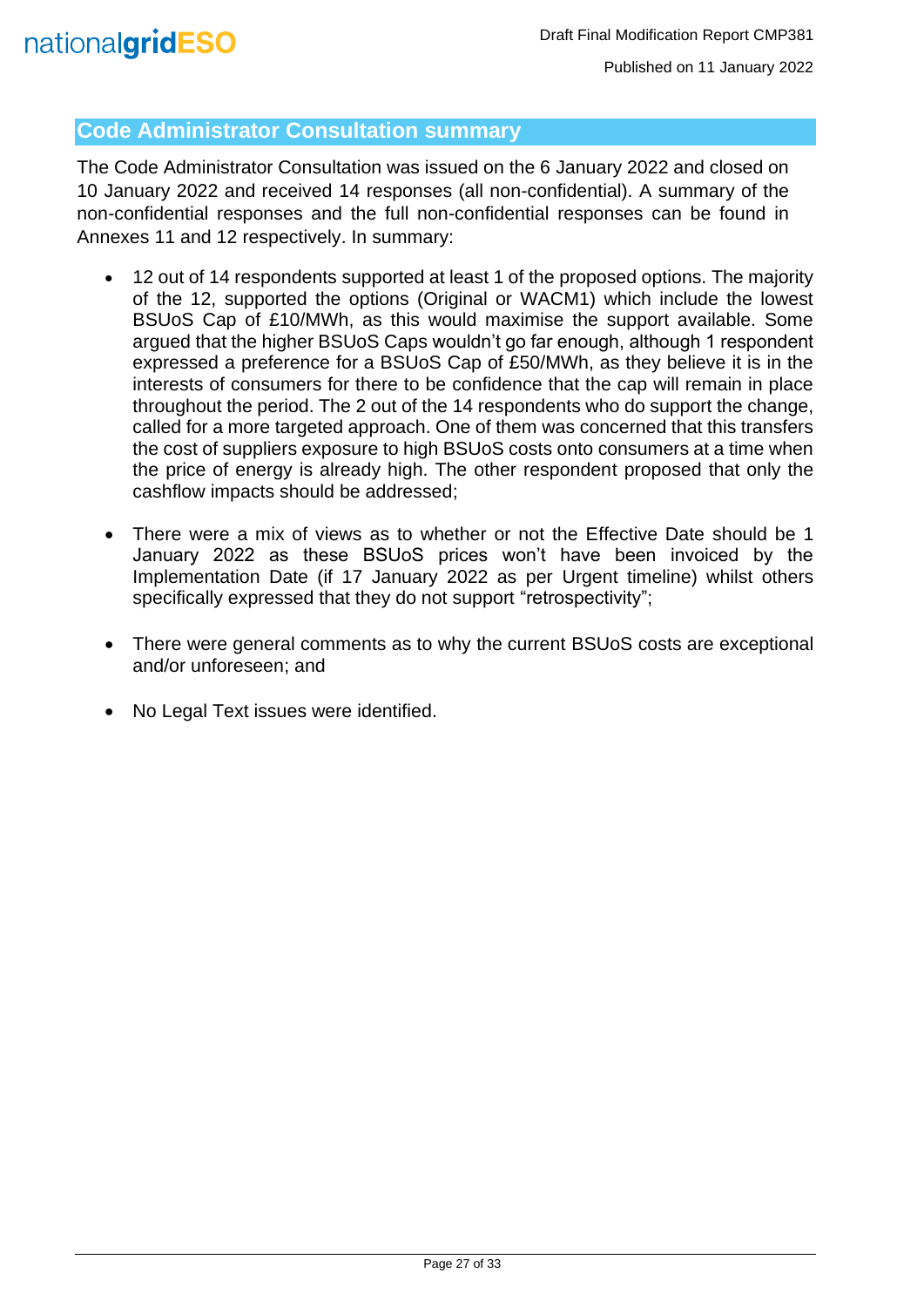#### <span id="page-27-0"></span>**Panel recommendation vote**

The Panel will meet on 12 January 2022 to carry out their recommendation vote.

They will assess whether a change should be made to the CUSC by assessing the proposed change and any alternatives against the Applicable Objectives.

**Vote 1:** Does the Original, WACM1, WACM2, WACM3, WACM4 or WACM5 facilitate the objectives better than the Baseline?

#### Panel Member: **Andrew Enzor**

|                         | <b>Better</b><br>facilitates<br>AO $(a)?$ | <b>Better</b><br>facilitates<br>AO(b)? | <b>Better</b><br>facilitates<br>AO (c)? | <b>Better</b><br>facilitates AO facilitates<br>(d)? | <b>Better</b><br>AO(e)? | Overall<br>(Y/N) |
|-------------------------|-------------------------------------------|----------------------------------------|-----------------------------------------|-----------------------------------------------------|-------------------------|------------------|
| Original                |                                           |                                        |                                         |                                                     |                         |                  |
| WACM1                   |                                           |                                        |                                         |                                                     |                         |                  |
| WACM <sub>2</sub>       |                                           |                                        |                                         |                                                     |                         |                  |
| WACM3                   |                                           |                                        |                                         |                                                     |                         |                  |
| WACM4                   |                                           |                                        |                                         |                                                     |                         |                  |
| WACM5                   |                                           |                                        |                                         |                                                     |                         |                  |
| <b>Voting Statement</b> |                                           |                                        |                                         |                                                     |                         |                  |
|                         |                                           |                                        |                                         |                                                     |                         |                  |

#### Panel Member: **Andy Pace**

|                         | <b>Better</b><br>facilitates<br>AO $(a)?$ | <b>Better</b><br>facilitates<br>AO(b)? | <b>Better</b><br>facilitates<br>AO (c)? | <b>Better</b><br>facilitates AO facilitates<br>(d)? | <b>Better</b><br>AO(e)? | Overall<br>(Y/N) |
|-------------------------|-------------------------------------------|----------------------------------------|-----------------------------------------|-----------------------------------------------------|-------------------------|------------------|
| Original                |                                           |                                        |                                         |                                                     |                         |                  |
| WACM1                   |                                           |                                        |                                         |                                                     |                         |                  |
| WACM <sub>2</sub>       |                                           |                                        |                                         |                                                     |                         |                  |
| WACM3                   |                                           |                                        |                                         |                                                     |                         |                  |
| WACM4                   |                                           |                                        |                                         |                                                     |                         |                  |
| WACM5                   |                                           |                                        |                                         |                                                     |                         |                  |
| <b>Voting Statement</b> |                                           |                                        |                                         |                                                     |                         |                  |
|                         |                                           |                                        |                                         |                                                     |                         |                  |

#### Panel Member: **Binoy Dharsi**

|                   | <b>Better</b><br>facilitates<br>AO $(a)?$ | <b>Better</b><br>facilitates<br>AO(b)? | <b>Better</b><br>facilitates<br>AO (c)? | <b>Better</b><br>facilitates AO facilitates<br>(d)? | <b>Better</b><br>AO(e)? | Overall<br>(Y/N) |
|-------------------|-------------------------------------------|----------------------------------------|-----------------------------------------|-----------------------------------------------------|-------------------------|------------------|
| Original          |                                           |                                        |                                         |                                                     |                         |                  |
| WACM1             |                                           |                                        |                                         |                                                     |                         |                  |
| WACM <sub>2</sub> |                                           |                                        |                                         |                                                     |                         |                  |
| WACM3             |                                           |                                        |                                         |                                                     |                         |                  |
| WACM4             |                                           |                                        |                                         |                                                     |                         |                  |
| WACM5             |                                           |                                        |                                         |                                                     |                         |                  |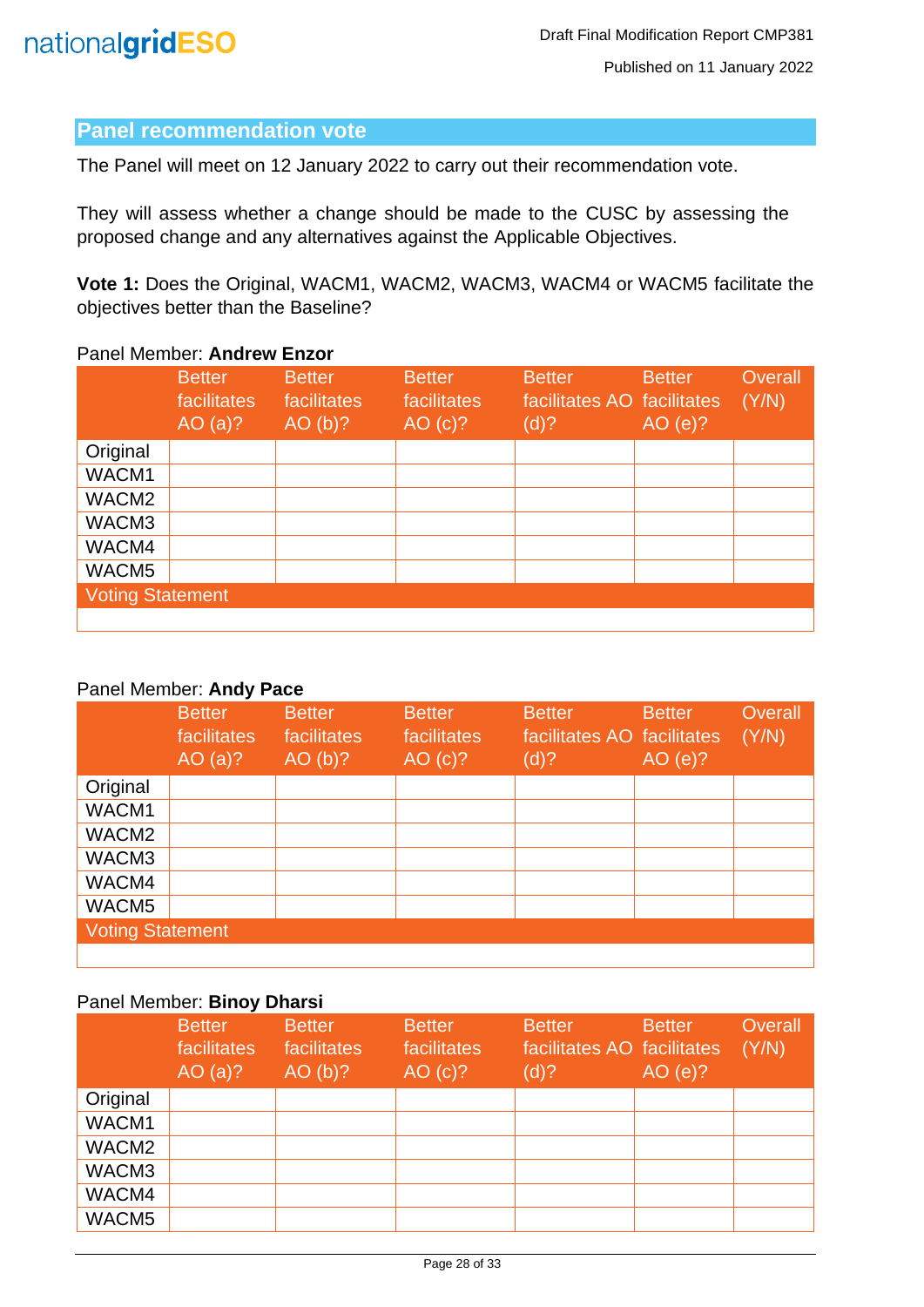

Published on 11 January 2022

#### Voting Statement

#### Panel Member: **Cem Suleyman**

|                         | <b>Better</b><br>facilitates<br>AO $(a)?$ | <b>Better</b><br>facilitates<br>AO(b)? | <b>Better</b><br>facilitates<br>AO (c)? | <b>Better</b><br>facilitates AO facilitates<br>(d)? | <b>Better</b><br>AO(e)? | Overall<br>(Y/N) |
|-------------------------|-------------------------------------------|----------------------------------------|-----------------------------------------|-----------------------------------------------------|-------------------------|------------------|
| Original                |                                           |                                        |                                         |                                                     |                         |                  |
| WACM1                   |                                           |                                        |                                         |                                                     |                         |                  |
| WACM <sub>2</sub>       |                                           |                                        |                                         |                                                     |                         |                  |
| WACM3                   |                                           |                                        |                                         |                                                     |                         |                  |
| WACM4                   |                                           |                                        |                                         |                                                     |                         |                  |
| WACM5                   |                                           |                                        |                                         |                                                     |                         |                  |
| <b>Voting Statement</b> |                                           |                                        |                                         |                                                     |                         |                  |
|                         |                                           |                                        |                                         |                                                     |                         |                  |

#### Panel Member: **Garth Graham**

|                         | <b>Better</b><br>facilitates<br>AO $(a)?$ | <b>Better</b><br>facilitates<br>AO(b)? | <b>Better</b><br>facilitates<br>AO (c)? | <b>Better</b><br>facilitates AO facilitates<br>(d)? | <b>Better</b><br>AO(e)? | Overall<br>(Y/N) |
|-------------------------|-------------------------------------------|----------------------------------------|-----------------------------------------|-----------------------------------------------------|-------------------------|------------------|
| Original                |                                           |                                        |                                         |                                                     |                         |                  |
| WACM1                   |                                           |                                        |                                         |                                                     |                         |                  |
| WACM <sub>2</sub>       |                                           |                                        |                                         |                                                     |                         |                  |
| WACM3                   |                                           |                                        |                                         |                                                     |                         |                  |
| WACM4                   |                                           |                                        |                                         |                                                     |                         |                  |
| WACM5                   |                                           |                                        |                                         |                                                     |                         |                  |
| <b>Voting Statement</b> |                                           |                                        |                                         |                                                     |                         |                  |

#### Panel Member: **Grace March**

|                         | <b>Better</b><br>facilitates<br>AO $(a)?$ | <b>Better</b><br>facilitates<br>AO(b)? | <b>Better</b><br>facilitates<br>AO (c)? | <b>Better</b><br>facilitates AO facilitates<br>(d)? | <b>Better</b><br>AO(e)? | Overall<br>(Y/N) |
|-------------------------|-------------------------------------------|----------------------------------------|-----------------------------------------|-----------------------------------------------------|-------------------------|------------------|
| Original                |                                           |                                        |                                         |                                                     |                         |                  |
| WACM1                   |                                           |                                        |                                         |                                                     |                         |                  |
| WACM <sub>2</sub>       |                                           |                                        |                                         |                                                     |                         |                  |
| WACM3                   |                                           |                                        |                                         |                                                     |                         |                  |
| WACM4                   |                                           |                                        |                                         |                                                     |                         |                  |
| WACM5                   |                                           |                                        |                                         |                                                     |                         |                  |
| <b>Voting Statement</b> |                                           |                                        |                                         |                                                     |                         |                  |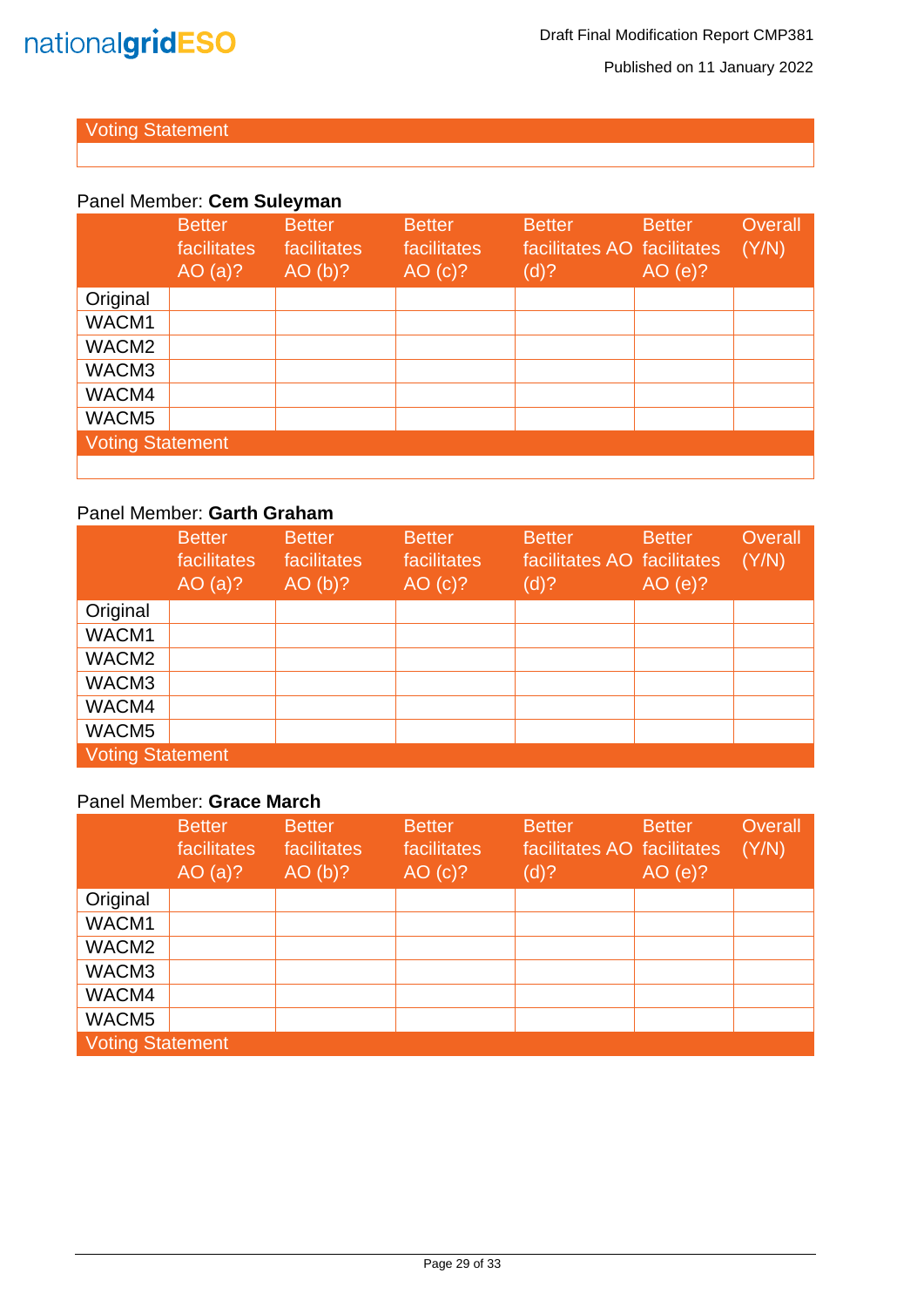

#### Panel Member: **Jenny Doherty**

|                         | <b>Better</b><br>facilitates<br>AO $(a)?$ | <b>Better</b><br>facilitates<br>AO(b)? | <b>Better</b><br>facilitates<br>AO (c)? | <b>Better</b><br>facilitates AO facilitates<br>(d)? | <b>Better</b><br>AO(e)? | Overall<br>(Y/N) |
|-------------------------|-------------------------------------------|----------------------------------------|-----------------------------------------|-----------------------------------------------------|-------------------------|------------------|
| Original                |                                           |                                        |                                         |                                                     |                         |                  |
| WACM1                   |                                           |                                        |                                         |                                                     |                         |                  |
| WACM <sub>2</sub>       |                                           |                                        |                                         |                                                     |                         |                  |
| WACM3                   |                                           |                                        |                                         |                                                     |                         |                  |
| WACM4                   |                                           |                                        |                                         |                                                     |                         |                  |
| WACM5                   |                                           |                                        |                                         |                                                     |                         |                  |
| <b>Voting Statement</b> |                                           |                                        |                                         |                                                     |                         |                  |

#### Panel Member: **Joe Dunn**

|                         | <b>Better</b><br>facilitates<br>AO $(a)?$ | <b>Better</b><br>facilitates<br>AO(b)? | <b>Better</b><br>facilitates<br>AO (c)? | <b>Better</b><br>facilitates AO facilitates<br>(d)? | <b>Better</b><br>AO(e)? | <b>Overall</b><br>(Y/N) |
|-------------------------|-------------------------------------------|----------------------------------------|-----------------------------------------|-----------------------------------------------------|-------------------------|-------------------------|
| Original                |                                           |                                        |                                         |                                                     |                         |                         |
| WACM1                   |                                           |                                        |                                         |                                                     |                         |                         |
| WACM <sub>2</sub>       |                                           |                                        |                                         |                                                     |                         |                         |
| WACM3                   |                                           |                                        |                                         |                                                     |                         |                         |
| WACM4                   |                                           |                                        |                                         |                                                     |                         |                         |
| WACM <sub>5</sub>       |                                           |                                        |                                         |                                                     |                         |                         |
| <b>Voting Statement</b> |                                           |                                        |                                         |                                                     |                         |                         |

#### Panel Member: **Paul Jones**

|                         | <b>Better</b><br>facilitates<br>AO $(a)?$ | <b>Better</b><br>facilitates<br>AO(b)? | <b>Better</b><br>facilitates<br>AO (c)? | <b>Better</b><br>facilitates AO facilitates<br>(d)? | <b>Better</b><br>AO(e)? | Overall<br>(Y/N) |
|-------------------------|-------------------------------------------|----------------------------------------|-----------------------------------------|-----------------------------------------------------|-------------------------|------------------|
| Original                |                                           |                                        |                                         |                                                     |                         |                  |
| WACM1                   |                                           |                                        |                                         |                                                     |                         |                  |
| WACM <sub>2</sub>       |                                           |                                        |                                         |                                                     |                         |                  |
| WACM3                   |                                           |                                        |                                         |                                                     |                         |                  |
| WACM4                   |                                           |                                        |                                         |                                                     |                         |                  |
| WACM <sub>5</sub>       |                                           |                                        |                                         |                                                     |                         |                  |
| <b>Voting Statement</b> |                                           |                                        |                                         |                                                     |                         |                  |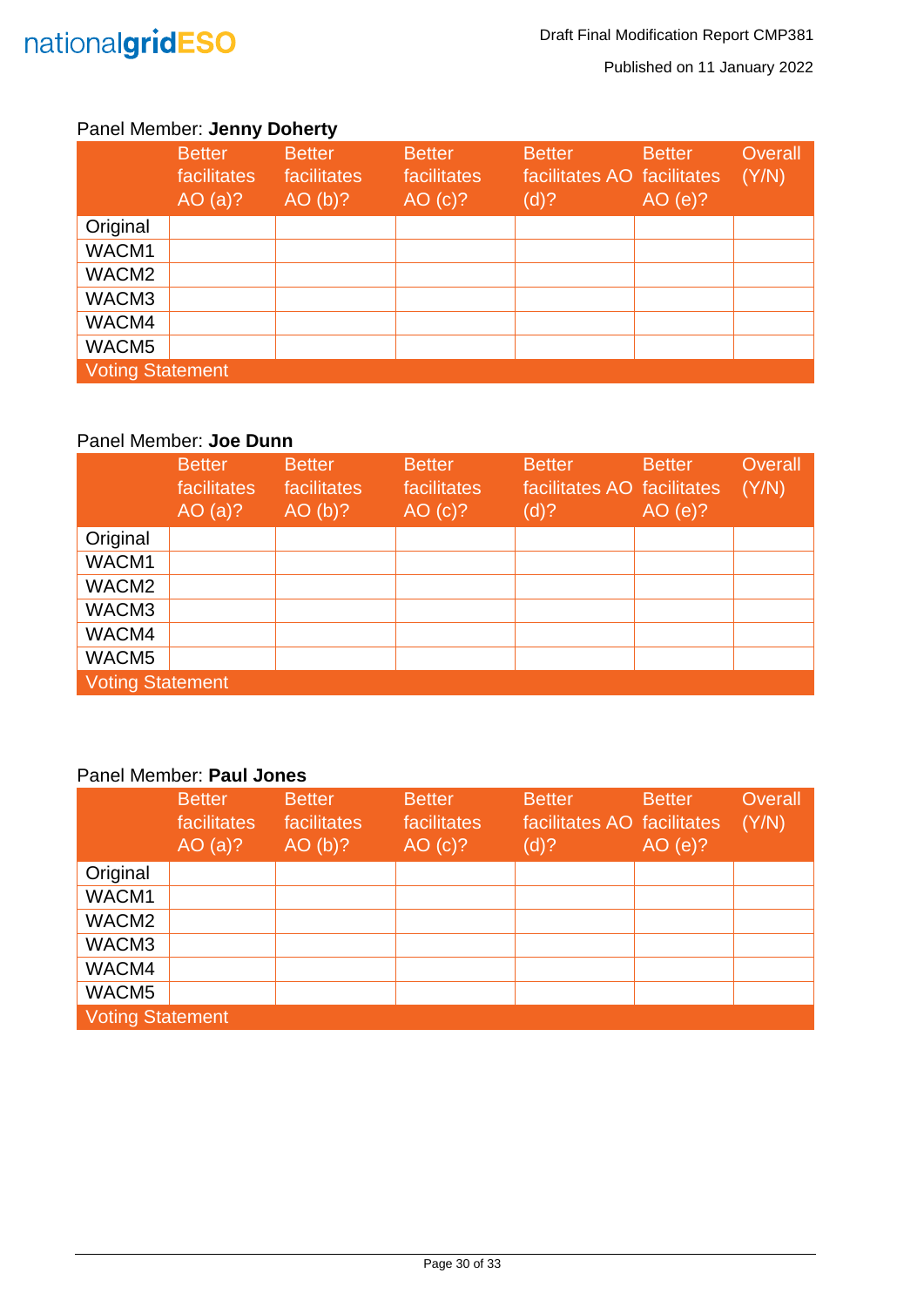

#### **Vote 2 –** Which option is the best?

| <b>Panel Member</b> | <b>BEST Option?</b> | <b>Which objectives does</b><br>this option better<br>facilitate? (If baseline not<br>applicable). |
|---------------------|---------------------|----------------------------------------------------------------------------------------------------|
| <b>Andrew Enzor</b> |                     |                                                                                                    |
| Andy Pace           |                     |                                                                                                    |
| <b>Binoy Dharsi</b> |                     |                                                                                                    |
| Cem Suleyman        |                     |                                                                                                    |
| <b>Garth Graham</b> |                     |                                                                                                    |
| <b>Grace March</b>  |                     |                                                                                                    |
| Jenny Doherty       |                     |                                                                                                    |
| Joe Dunn            |                     |                                                                                                    |
| Paul Jones          |                     |                                                                                                    |

#### <span id="page-30-0"></span>**Panel Conclusion**

To be added after Panel recommendation vote on 12 January 2022.

#### <span id="page-30-1"></span>**When will this change take place?**

#### <span id="page-30-2"></span>**Implementation date - Original**

Specified by Ofgem - Proposer has sought for this to be effective from the 1<sup>st</sup> Settlement Period on 1 January 2022

#### <span id="page-30-3"></span>**Implementation date – WACMs 1 – 5**

Specified by Ofgem – The WACMs proposed an Implementation date 1 or 2 business days after Ofgem decision. The Workgroup recognised that there were different implications for retail and wholesale markets and also acknowledged that setting an Implementation date is a matter for Ofgem.

Therefore it was agreed and outlined in the legal text that Ofgem would specify the date when implementation will take place.

#### <span id="page-30-4"></span>**Date decision required by**

14 January 2022

#### <span id="page-30-5"></span>**Implementation approach**

The Workgroup noted the Billing cycle being 16 working days after the actual date (which means invoicing on 26 January 2022 for BSUoS costs incurred on 1 January 2022) so the CMP381 Original seeks to implement CMP381 for it to apply to BSUoS bills issued after the Implementation Date. The Workgroup recognises that this could effectively constitute a retrospective implementation, as it would apply to BSUoS prices for days which occurred prior to the Implementation Date.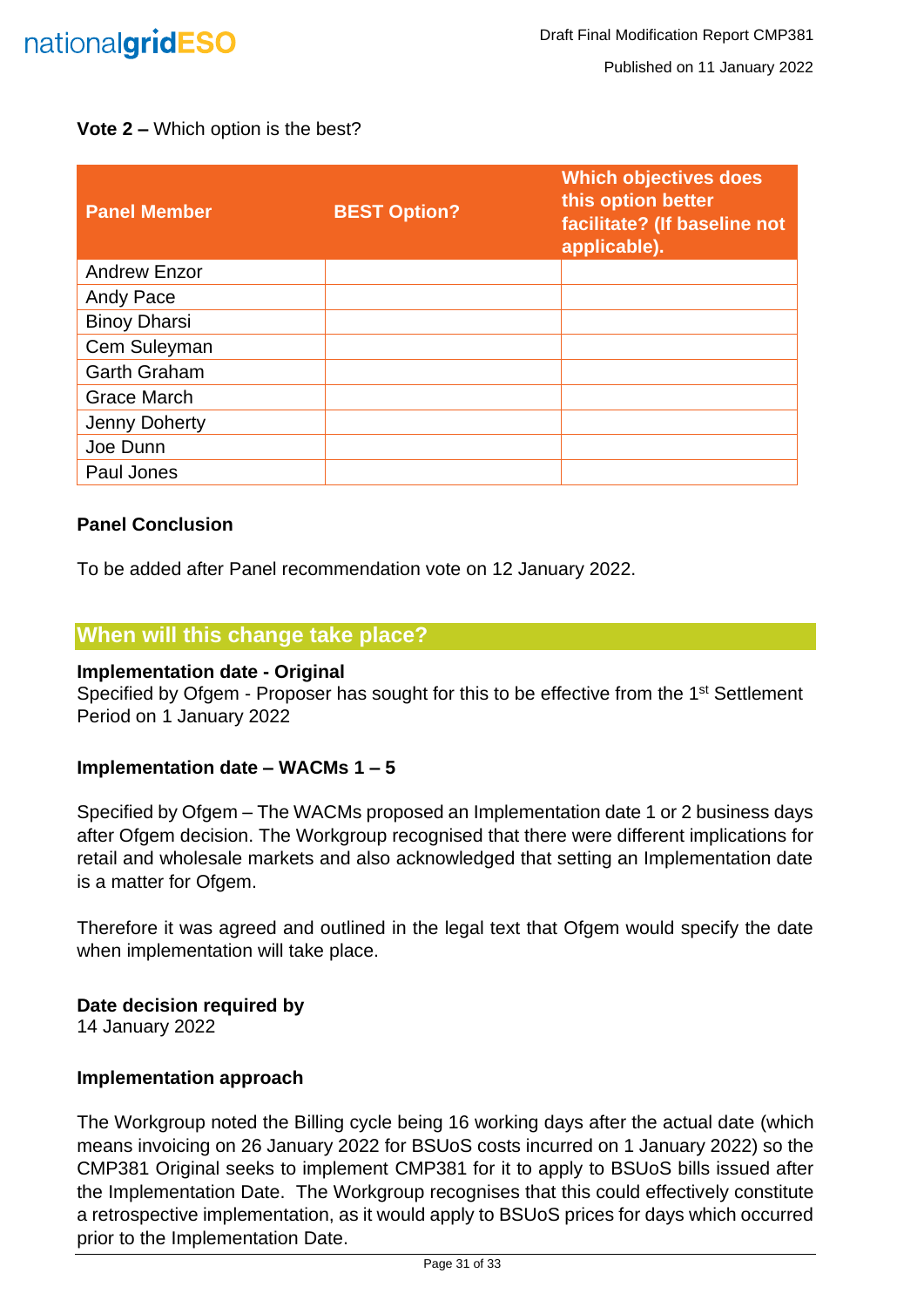Some Workgroup Members expressed general concerns that retrospective implementation in itself undermines regulatory certainty and therefore confidence in the market and potentially sets a precedent for retrospectivity in future modifications.

Other Workgroup Members noted that difficult to say how prices would be impacted in the short term between 1 January 2022 and an Ofgem decision if there is a chance that high BSUoS prices have a chance, but are not certain, of being capped and will therefore cause issues for those parties who seek to reflect expectations of BSUoS costs into their operations closer to real time, including the balancing mechanism.

#### <span id="page-31-0"></span>**Interactions**

☐Grid Code ☐BSC ☐STC ☐SQSS ☐European Network Codes

□ EBR Article 18 T&Cs<sup>9</sup>

☐Other modifications ☐Other

No interactions identified.

#### <span id="page-31-1"></span>**Acronyms, key terms and reference material**

| <b>Acronym / key term</b> | <b>Meaning</b>                                    |
|---------------------------|---------------------------------------------------|
| <b>BSC</b>                | <b>Balancing and Settlement Code</b>              |
| <b>BSUoS</b>              | <b>Balancing Services Use of System</b>           |
| <b>CMP</b>                | <b>CUSC Modification Proposal</b>                 |
| <b>CUSC</b>               | <b>Connection and Use of System Code</b>          |
| <b>EBR</b>                | <b>Electricity Balancing Guideline</b>            |
| <b>ESO</b>                | <b>Electricity System Operator</b>                |
| <b>FY</b>                 | <b>Financial Year</b>                             |
| $\mathbf{II}$             | Interim Initial                                   |
| <b>SF</b>                 | <b>Settlement Final</b>                           |
| <b>STC</b>                | <b>System Operator Transmission Owner Code</b>    |
| <b>SQSS</b>               | Security and Quality of Supply Standards          |
| <b>SVT</b>                | <b>Supplier Variable Tariff</b>                   |
| T&Cs                      | <b>Terms and Conditions</b>                       |
| <b>TNUoS</b>              | <b>Transmission Network Use of System Charges</b> |
| <b>WACM</b>               | <b>Workgroup Alternative CUSC Modification</b>    |

#### <span id="page-31-2"></span>**Reference material**

• None

<sup>9</sup> If the modification has an impact on Article 18 T&Cs, it will need to follow the process set out in Article 18 of the Electricity Balancing Regulation (EBR – EU Regulation 2017/2195) – the main aspect of this is that the modification will need to be consulted on for 1 month in the Code Administrator Consultation phase. N.B. This will also satisfy the requirements of the NCER process.